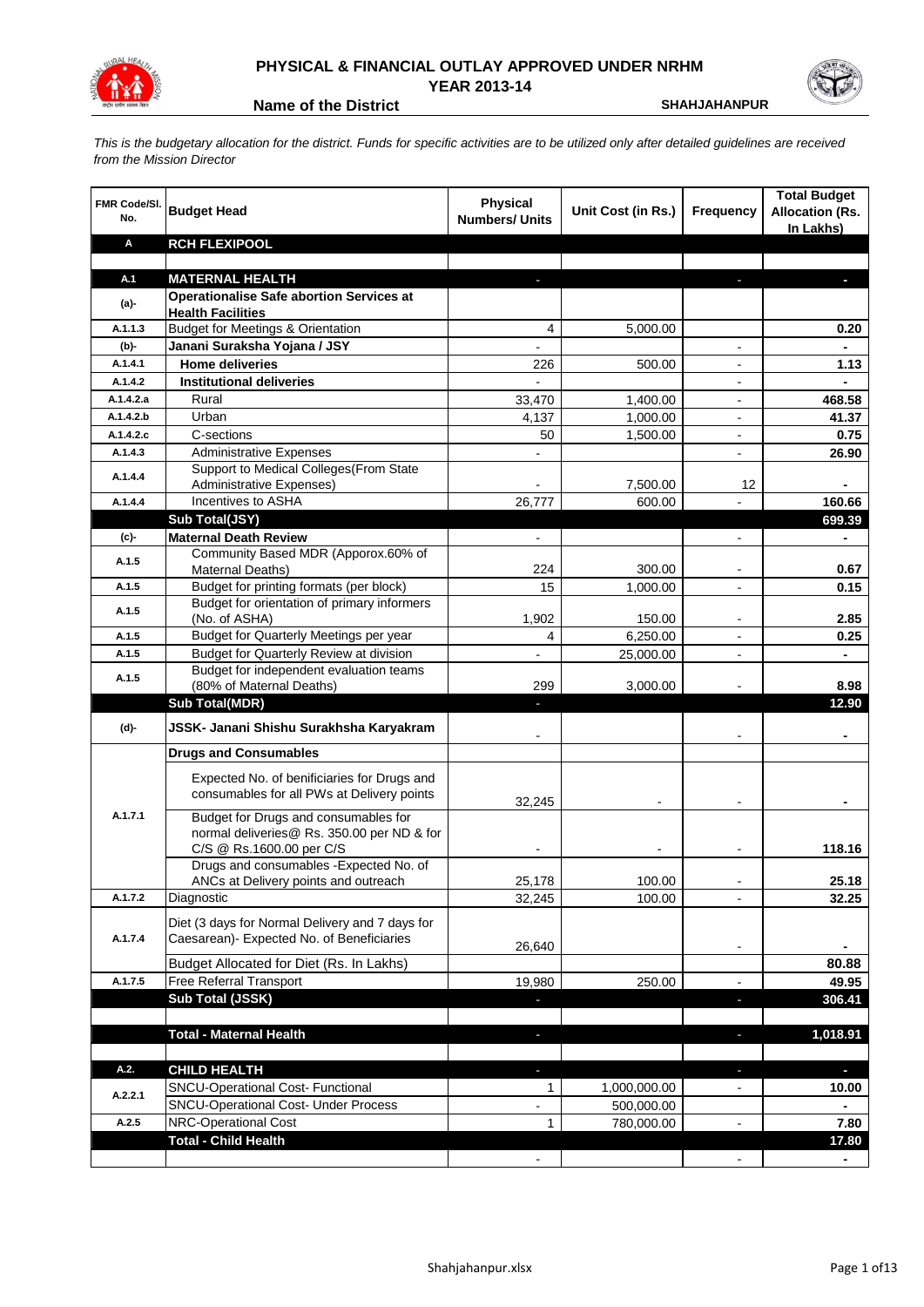| FMR Code/SI.<br>No. | <b>Budget Head</b>                                                                                                                                                                                                                                                                                            | <b>Physical</b><br><b>Numbers/ Units</b> | Unit Cost (in Rs.) | <b>Frequency</b> | <b>Total Budget</b><br><b>Allocation (Rs.</b><br>In Lakhs) |
|---------------------|---------------------------------------------------------------------------------------------------------------------------------------------------------------------------------------------------------------------------------------------------------------------------------------------------------------|------------------------------------------|--------------------|------------------|------------------------------------------------------------|
| A.3                 | <b>FAMILY PLANNING</b>                                                                                                                                                                                                                                                                                        | ٠                                        |                    | e.               | J.                                                         |
| A.3.1               | <b>Terminal/Limiting Methods</b>                                                                                                                                                                                                                                                                              |                                          |                    |                  |                                                            |
| A.3.1.1             | Orientation workshop, dissemination of<br>manuals on FP standards & quality<br>assurance of sterilisation services, fixed day<br>planning meeting                                                                                                                                                             | 1                                        | 25,000.00          |                  | 0.25                                                       |
| A.3.1.2             | Female Sterilisation Camps Proposed                                                                                                                                                                                                                                                                           | 238                                      | 2,000.00           |                  | 4.76                                                       |
| A.3.1.3             | NSV Camps Proposed                                                                                                                                                                                                                                                                                            | 6                                        | 3,500.00           | $\blacksquare$   | 0.21                                                       |
| A.3.1.4             | <b>Compensation for Female Sterilisation</b>                                                                                                                                                                                                                                                                  | 3,288                                    | 1,000.00           |                  | 32.88                                                      |
| A.3.1.5             | Compensation for male sterilization/NSV                                                                                                                                                                                                                                                                       |                                          |                    |                  |                                                            |
|                     | Acceptance<br>Orientation Workshop on accreditation of                                                                                                                                                                                                                                                        | 50                                       | 1,500.00           |                  | 0.75                                                       |
| A.3.1.6             | private providers to provide sterilization<br>services                                                                                                                                                                                                                                                        | 1                                        | 10,000.00          | $\blacksquare$   | 0.10                                                       |
| A.3.2               | <b>Spacing Methods</b>                                                                                                                                                                                                                                                                                        |                                          |                    |                  |                                                            |
| A.3.2.2             | IUD services at health facilities (including<br>fixed day services at Sub Centres-L1)                                                                                                                                                                                                                         | 1                                        | 3,000.00           |                  | 0.03                                                       |
| A.3.2.3             | IUD services at health facilities (including<br>fixed day services at Sub Centre-L1 ) No. of<br><b>IUCD</b> insertions                                                                                                                                                                                        | 15,040                                   | 20.00              |                  | 3.01                                                       |
| A.3.3               | POL for Family Planning/ Others (including<br>additional mobility support to surgeon's team<br>if req)-Budget given according to total nos.<br>of Female Sterilization Camps.                                                                                                                                 | 238                                      | 1,000.00           |                  | 2.38                                                       |
| A.3.5.2             | <b>Performance rewards</b>                                                                                                                                                                                                                                                                                    |                                          |                    |                  |                                                            |
|                     | Division level: Rs. 11.25 Lakh @ Rs.<br>62,500/- per division (Rs.20,000 for 1st, Rs.<br>15,000 for 2nd and Rs. 10,000 for 3rd<br>position for best performing tubectomy<br>surgeon at each division, Rs. 15,000 for best<br>performing NSV surgeon, and Rs.2000/- for<br>best SN and Rs.500/- for best ANM). |                                          |                    |                  |                                                            |
| A.3.5.3             | World Population Day' celebration                                                                                                                                                                                                                                                                             |                                          | 62,500.00          |                  |                                                            |
|                     | For District level activities                                                                                                                                                                                                                                                                                 | $\mathbf{1}$                             | 100,000.00         | $\mathbf{r}$     | 1.00                                                       |
|                     | For Block level activities                                                                                                                                                                                                                                                                                    | 15                                       | 10,000.00          | $\blacksquare$   | 1.50                                                       |
| A.3.5.4             | Other strategies/ activities                                                                                                                                                                                                                                                                                  |                                          |                    | ÷                | $\blacksquare$                                             |
| A.3.5.4.2           | Orientation of district nodal officers for<br>change in FP Beema Policy-No. of<br>Workshops                                                                                                                                                                                                                   | 1                                        | 10,000.00          |                  | 0.10                                                       |
|                     | <b>Total -Family Planning</b>                                                                                                                                                                                                                                                                                 | a,                                       |                    | ٠                | 46.97                                                      |
|                     |                                                                                                                                                                                                                                                                                                               | $\blacksquare$                           |                    | $\blacksquare$   |                                                            |
| A.4                 | <b>ADOLESCENT REPRODUCTIVE AND</b><br><b>SEXUAL HEALTH / ARSH</b>                                                                                                                                                                                                                                             |                                          |                    | -                |                                                            |
| A.4.1.4             | <b>Operating Expenses</b>                                                                                                                                                                                                                                                                                     | $\overline{\phantom{a}}$                 |                    |                  |                                                            |
|                     | For Existing Clinics                                                                                                                                                                                                                                                                                          | $\blacksquare$                           | 2,500.00           | 12               | ۰.                                                         |
| A.4.2               | <b>School Health programme</b>                                                                                                                                                                                                                                                                                | $\blacksquare$                           |                    | -                |                                                            |
| A.4.2.1             | Dissemination of Guidelines for School<br>Health Programme (14 Nos. for each Block<br>and 7 Nos. for District Level)                                                                                                                                                                                          | 217                                      | 75.00              | 1                | 0.16                                                       |
| A.4.2.2             | Convergence Meeting at Block level (Twice<br>in a year)                                                                                                                                                                                                                                                       | 15                                       | 2,500.00           | 2                | 0.75                                                       |
| A.4.2.3             | Mobility Support (For Block Level)                                                                                                                                                                                                                                                                            | 15                                       | 25,000.00          | 6                | 22.50                                                      |
| A.4.3               | Other strategies/activities                                                                                                                                                                                                                                                                                   |                                          |                    |                  | ۰                                                          |
| A.4.3.2             | <b>Menstrual Hygiene</b>                                                                                                                                                                                                                                                                                      |                                          |                    |                  |                                                            |
|                     | No.of Blocks                                                                                                                                                                                                                                                                                                  | $\blacksquare$                           |                    |                  |                                                            |
|                     | No.of ASHAs                                                                                                                                                                                                                                                                                                   |                                          |                    |                  |                                                            |
|                     | One Planning & Sensitization meeting at<br>Dist.level @Rs.5000/-meeting                                                                                                                                                                                                                                       |                                          | 5,000.00           |                  |                                                            |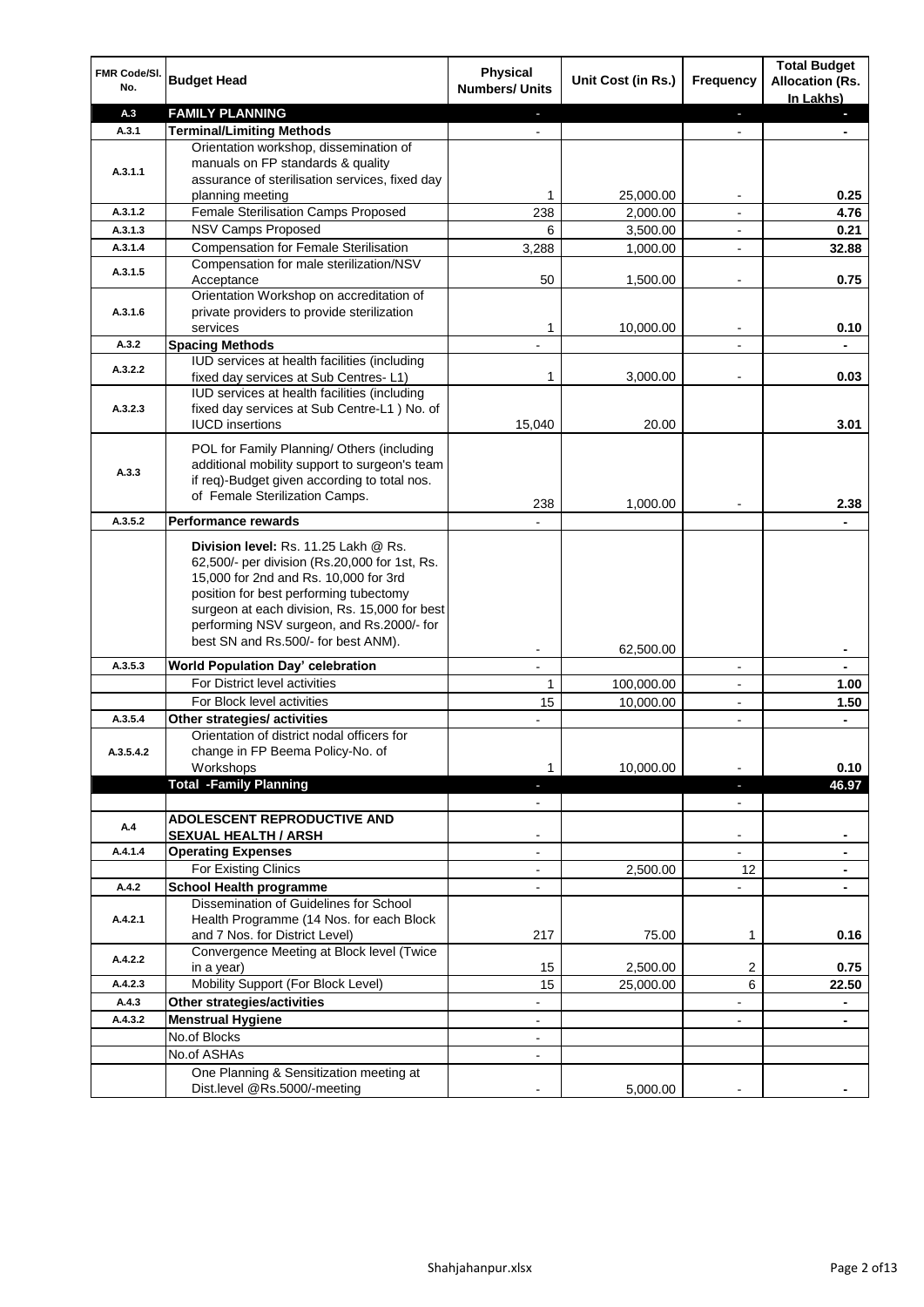| FMR Code/SI.<br>No.      | <b>Budget Head</b>                                                                            | <b>Physical</b><br><b>Numbers/ Units</b> | Unit Cost (in Rs.)     | <b>Frequency</b> | <b>Total Budget</b><br><b>Allocation (Rs.</b><br>In Lakhs) |
|--------------------------|-----------------------------------------------------------------------------------------------|------------------------------------------|------------------------|------------------|------------------------------------------------------------|
|                          | One Review & Refresher meeting at<br>Dist.level @Rs.5000/-meeting                             |                                          | 5,000.00               |                  |                                                            |
|                          | Reporting Register for District & Blocks                                                      |                                          |                        |                  |                                                            |
|                          | @Rs.30/-register<br>Reporting Register for ASHA @Rs.30/-registe                               |                                          | 30.00<br>30.00         |                  |                                                            |
|                          | Storage Almirahs for District & Blocks                                                        |                                          |                        |                  |                                                            |
|                          | @Rs.5000/- Almirahs                                                                           | -                                        | 5,000.00               | $\blacksquare$   |                                                            |
|                          | 2 Flex banner with hanging rod per                                                            |                                          |                        |                  |                                                            |
|                          | block/Dist.@Rs.500/-banner<br><b>Sub-total ARSH</b>                                           |                                          | 500.00                 | L.               | 23.41                                                      |
|                          |                                                                                               |                                          |                        |                  |                                                            |
| A.5                      | <b>URBAN RCH (focus on Urban slums)</b>                                                       | ٠                                        |                        | п                | J,                                                         |
| A.5.2                    | Human Resource for Urban Health                                                               |                                          |                        |                  | $\blacksquare$                                             |
| A.5.2.1                  | Doctors/Mos                                                                                   | 3                                        | 36,000.00              | 6                | 6.48                                                       |
| A.5.2.4                  | <b>ANM</b>                                                                                    | 3                                        | 9,900.00               | 6                | 1.78                                                       |
| A.5.2.5                  | <b>Staff Nurse</b>                                                                            | 3                                        | 16,500.00              | 6                | 2.97                                                       |
| A.5.2.12                 | Sweeper cum Choukidar                                                                         | 3                                        | 4,950.00               | 6                | 0.89                                                       |
| A.5.3                    | Operating expenses for UHP and UHC<br>Rent @7000/Month/Centre                                 |                                          |                        |                  |                                                            |
|                          | Telephone Bills @ 1000/Month/Centre                                                           | 3<br>3                                   | 7,000.00<br>1,000.00   | 6<br>6           | 1.26<br>0.18                                               |
|                          | Electricity Bills @ 1500/Month/Centre                                                         | 3                                        | 1,500.00               | 6                | 0.27                                                       |
|                          | Contingency @ 500/Month/Centre                                                                | 3                                        | 500.00                 | 6                | 0.09                                                       |
|                          | <b>Total- Urban Health</b>                                                                    | ٠                                        |                        | a.               | 13.92                                                      |
|                          |                                                                                               |                                          |                        |                  |                                                            |
| A.7                      | <b>PNDT Activities</b>                                                                        | J,                                       |                        | J,               | J,                                                         |
| A.7.1                    | <b>Support to PC-PNDT Cells</b>                                                               |                                          |                        |                  |                                                            |
|                          | <b>Divisional Level</b>                                                                       |                                          |                        |                  |                                                            |
|                          | Remuneration of Data Assistant (At Each<br>Division PC-PNDT Cell)                             | ۰                                        | 17,000.00              | 12               |                                                            |
|                          | Contingency for the operation of cell @<br>Rs.20000/-                                         |                                          | 20,000.00              | 1                |                                                            |
|                          | One time office setup cost @ Rs.100000/-                                                      |                                          | 100,000.00             | $\mathbf{1}$     |                                                            |
|                          | <b>District Level</b>                                                                         |                                          |                        |                  |                                                            |
|                          | Remuneration of Data Entry Operator (At<br>Each District PC-PNDT Cell)                        | 1                                        | 10,000.00              | 12               | 1.20                                                       |
|                          | Contingency for the operation of cell @<br>Rs.20000/-                                         | 1                                        | 20,000.00              | 1                | 0.20                                                       |
|                          | One time office setup cost @ Rs. 50000/-                                                      | $\mathbf{1}$                             | 50.000.00              | $\mathbf{1}$     | 0.50                                                       |
| A.7.2                    | <b>Other PNDT activities</b><br>Visit of division level inspection committees (               |                                          |                        |                  |                                                            |
| A.7.2.3                  | TA/DA of Additional Director will be incurred<br>from this amount) @ Rs.30000 for 10 visit in |                                          |                        |                  |                                                            |
|                          | a year<br>Orientation of members of the district                                              |                                          | 3,000.00               | 10               |                                                            |
| A.7.2.8                  | advisory committees at Division Levels (No.<br>of Workshops)                                  | $\overline{a}$                           | 25,000.00              | 1                |                                                            |
| A.7.2.10                 | District Level Sensitization (No. of<br>Workshops)                                            | 1                                        | 10,000.00              | 1                | 0.10                                                       |
|                          | <b>Total-PC-PNDT</b>                                                                          |                                          |                        |                  | 2.00                                                       |
|                          |                                                                                               |                                          |                        |                  |                                                            |
| A.8                      | <b>Human Resources</b>                                                                        | ٠                                        |                        | ٠                | ٠                                                          |
| A.8.1                    | <b>Contractual Staff &amp; Services</b>                                                       |                                          |                        |                  | $\blacksquare$                                             |
| A.8.1.1.1.f              | Honoraria for ANMs at Sub Centres                                                             | 53                                       | 10,000.00              | 6                | 31.80                                                      |
| A.8.1.1.2.f              | Honoraria for Staff Nurses - SNCU                                                             | 8                                        | 16,500.00              | 6                | 7.92                                                       |
| A.8.1.1.2.f              | Honoraria for Staff Nurses -NRC                                                               | 4                                        | 16,500.00              | 6                | 3.96                                                       |
| A.8.1.2.1<br>A.8.1.3.5.d | Honoraria for Laboratory Technicians<br>Honoraria for Paediatricians- Child Health            | 2<br>3                                   | 11,880.00              | 6                | 1.43                                                       |
| A.8.1.3.7                | Honoraria for Dental Doctors                                                                  | $\overline{2}$                           | 48,000.00<br>35,000.00 | 6<br>6           | 8.64<br>4.20                                               |
| A.8.1.5.8                | Honoraria for M.O.(Training Coordinators for                                                  |                                          | 36,000.00              |                  |                                                            |
| A.8.1.7.2                | training NRCs/SNCUs)<br>Honoraria for X-Ray Technicians                                       | 2                                        | 11,800.00              | 6<br>6           | 1.42                                                       |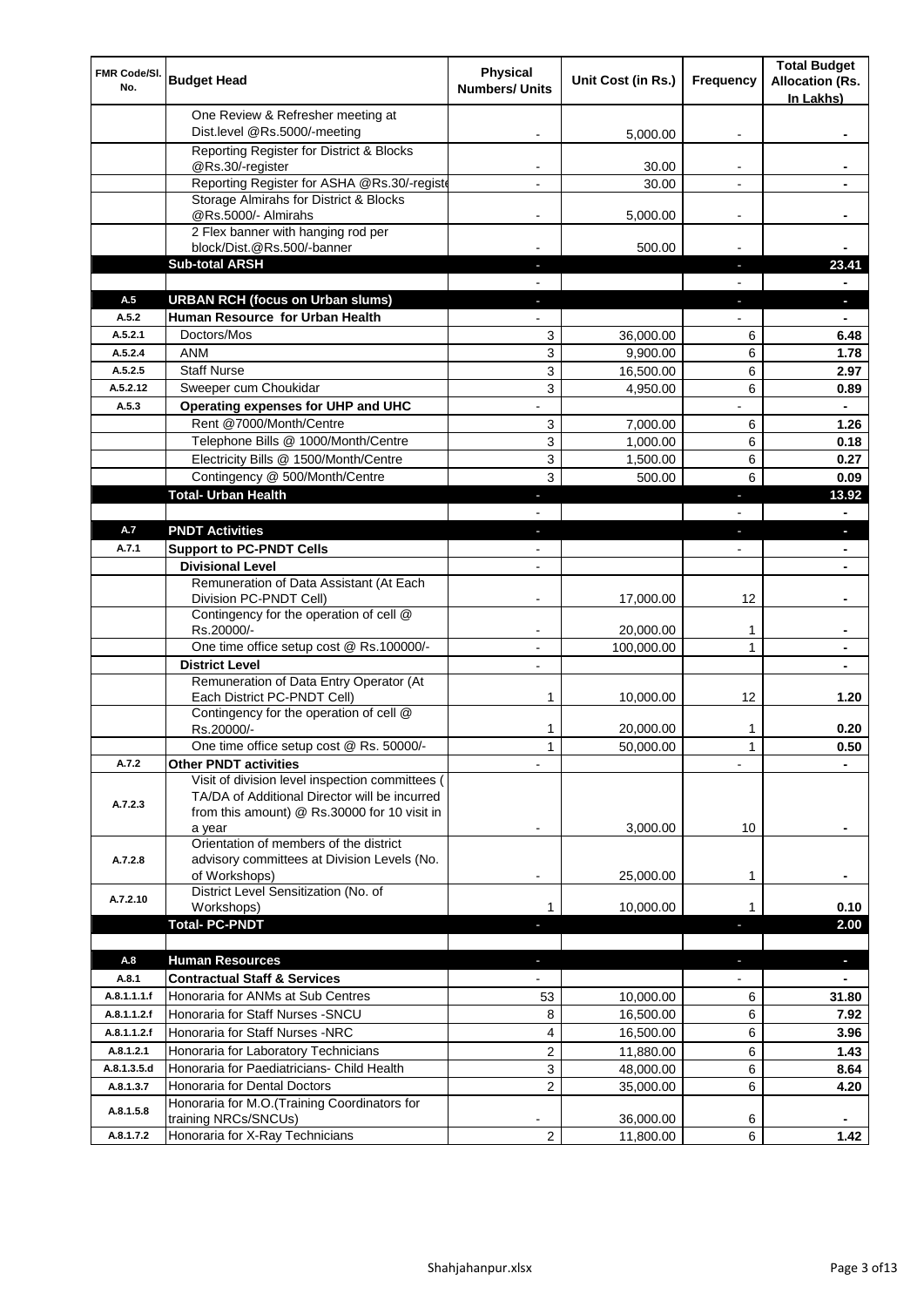| FMR Code/SI.<br>No.        | <b>Budget Head</b>                                                                   | <b>Physical</b><br><b>Numbers/ Units</b> | Unit Cost (in Rs.)     | Frequency                | <b>Total Budget</b><br><b>Allocation (Rs.</b><br>In Lakhs) |
|----------------------------|--------------------------------------------------------------------------------------|------------------------------------------|------------------------|--------------------------|------------------------------------------------------------|
| A.8.1.7.4                  | School Health Teams (Exclusively for SH)                                             |                                          |                        | $\overline{\phantom{a}}$ |                                                            |
| A.8.1.7.4.a                | <b>Honoraria for Medical Officers</b>                                                | $\overline{\phantom{a}}$                 |                        |                          | $\qquad \qquad \blacksquare$                               |
|                            | No. of MBBS Doctors-Existing                                                         | 1                                        | 36,000.00              | 6                        | 2.16                                                       |
|                            | No. of MBBS Doctors-New                                                              | 14                                       | 36,000.00              | $\overline{c}$           | 10.08                                                      |
|                            | No. of BDS Doctors-Existing                                                          | 12                                       | 35,000.00              | 6                        | 25.20                                                      |
|                            | No. of AYUSH Doctors-Existing                                                        | 14                                       | 24,000.00              | 6                        | 20.16                                                      |
|                            | No. of AYUSH Doctors-New                                                             | 16                                       | 24,000.00              | $\overline{c}$           | 7.68                                                       |
| A.8.1.7.4.b<br>A.8.1.7.4.c | <b>Honoraria for Physiotherapists</b>                                                | 12                                       | 11,880.00              | 6<br>6                   |                                                            |
| A.8.1.7.4.d                | <b>Honoraria for Dental Hygienists</b><br><b>Honoraria for Ophthalmic Assistants</b> | 12                                       | 11,880.00<br>11,880.00 | 6                        | 8.55<br>8.55                                               |
|                            | Honoraria for Staff Nurses/GNMs-Existing                                             | 23                                       | 16,500.00              | 6                        | 22.77                                                      |
| A.8.1.7.4.e                | Honoraria for Staff Nurses/GNMs-New                                                  | ÷,                                       | 16,500.00              | $\overline{c}$           | ۰                                                          |
|                            | Honoraria for ANMs-Existing                                                          | $\overline{\phantom{0}}$                 | 10,000.00              | 6                        | $\blacksquare$                                             |
| A.8.1.7.4.g                | Honoraria for ANMs-New                                                               | $\overline{7}$                           | 10,000.00              | $\overline{c}$           | 1.40                                                       |
|                            | Honoraria for FP Counsellors(@ Rs.9300/-                                             |                                          |                        |                          |                                                            |
| A.8.1.7.5.1                | (Rs.9000/-Honoraria and 300/-for                                                     |                                          |                        |                          |                                                            |
|                            | communication support)                                                               | 3                                        | 9.300.00               | 6                        | 1.67                                                       |
| A.8.1.7.5.2                | <b>Honoraria for ARSH Counsellors</b>                                                |                                          | 12,000.00              | 6                        |                                                            |
| A.8.1.7.5.4                | <b>Honoraria for Nutritionist-NRC</b>                                                | $\mathbf{1}$                             | 15,000.00              | 6                        | 0.90                                                       |
|                            | <b>Honoraria for Staff under Routine</b>                                             |                                          |                        |                          | $\blacksquare$                                             |
|                            | Immunization<br>Refrigerator Mechanics-District Level                                | $\blacksquare$                           | 16,500.00              | 6                        | $\overline{\phantom{a}}$                                   |
|                            | Cold Chain Handlers-District Level                                                   | 1                                        | 9,900.00               | 6                        | 0.59                                                       |
| A.8.1.7.7                  | Vaccine Store Keepers-Division Level                                                 | -                                        | 22,000.00              | 6                        |                                                            |
|                            | Refrigerator Mechanics-Division Level                                                | ÷,                                       | 16,500.00              | 6                        |                                                            |
|                            | Vaccine Van Drivers-Division Level                                                   | $\blacksquare$                           | 16,500.00              | 6                        | $\blacksquare$                                             |
|                            | Cold Chain Handlers-Division Level                                                   | $\blacksquare$                           | 9,900.00               | 6                        | $\blacksquare$                                             |
| A.8.1.9                    | <b>Honoraria for Data Entry Operators</b>                                            | $\overline{c}$                           | 8,800.00               | 6                        | 1.06                                                       |
| A.8.1.11.f                 | <b>Honoraria for Caretakers-NRC</b>                                                  | $\mathbf{1}$                             | 4,000.00               | 6                        | 0.24                                                       |
| A.8.1.11.f                 | <b>Honoraria for Cooks-NRC</b>                                                       | $\mathbf{1}$                             | 5,000.00               | 6                        | 0.30                                                       |
|                            | <b>TOTAL - HUMAN RESOURCE</b>                                                        |                                          |                        |                          | 170.68                                                     |
|                            |                                                                                      |                                          |                        |                          |                                                            |
| A.9                        | <b>TRAINING</b>                                                                      | a,                                       |                        | $\blacksquare$           | J,                                                         |
|                            |                                                                                      |                                          |                        |                          |                                                            |
| A.9.3                      | <b>Maternal Health Training</b>                                                      | ь                                        |                        |                          | н                                                          |
| A.9.3.1                    | <b>Skilled Attendance at Birth / SBA</b>                                             |                                          |                        |                          |                                                            |
| A.9.3.1.1                  | Setting up of SBA Training Centres                                                   | 1                                        | 25,000.00              |                          | 0.25                                                       |
| A.9.3.1.4                  | <b>Training of Staff Nurses in SBA</b>                                               | ۰                                        |                        | $\overline{\phantom{a}}$ | $\blacksquare$                                             |
|                            | Total Batches to be conducted (4 Per Batch)@<br>Rs.103300/ Batch                     | 4                                        | 103,300.00             | $\blacksquare$           | 4.13                                                       |
| A.9.3.4                    | <b>Safe Abortion Services Training</b>                                               |                                          |                        | $\blacksquare$           |                                                            |
|                            | Training of Medical Officers in safe                                                 |                                          |                        |                          |                                                            |
|                            | abortion                                                                             |                                          |                        |                          |                                                            |
| A.9.3.4.2                  | Total Batches to be conducted @ Rs.52000                                             |                                          |                        |                          |                                                            |
|                            | /batch                                                                               | 2                                        | 52,000.00              |                          | 1.04                                                       |
| A.9.3.5                    | RTI / STI Training                                                                   |                                          |                        | $\blacksquare$           |                                                            |
| A.9.3.5.3                  | <b>Training of Medical Officers in RTI/STI</b>                                       |                                          |                        |                          |                                                            |
|                            | Total Batches to be conducted @ Rs.72600<br>/batch                                   | 1                                        | 72,600.00              |                          | 0.73                                                       |
|                            | Sub Total - Maternal Health Training                                                 |                                          |                        |                          | 6.15                                                       |
|                            |                                                                                      |                                          |                        |                          |                                                            |
| A.9.5                      | <b>Child Health Training</b>                                                         |                                          |                        |                          |                                                            |
| A.9.5.2.2                  | <b>F-IMNCI Training for Medical Officers</b>                                         |                                          |                        |                          |                                                            |
|                            | <b>Total Training Load</b>                                                           |                                          |                        |                          |                                                            |
|                            | <b>Batch Size/Participants</b>                                                       | 16                                       |                        |                          |                                                            |
|                            | No. of Batches                                                                       |                                          | 212,900.00             |                          |                                                            |
|                            | Total Batches to be observed(25% of                                                  |                                          |                        |                          |                                                            |
|                            | organized batches)                                                                   |                                          | 7,500.00               |                          |                                                            |
| A.9.5.2.3                  | <b>F-IMNCI Training for Staff Nurses</b>                                             |                                          |                        |                          |                                                            |
|                            | <b>Total Training Load</b>                                                           |                                          |                        |                          |                                                            |
|                            | <b>Batch Size/Participants</b>                                                       |                                          |                        |                          |                                                            |
|                            | No. of Batches                                                                       |                                          | 206,900.00             |                          |                                                            |
|                            | Total Batches to be observed(25% of<br>organized batches)                            |                                          | 7,500.00               |                          |                                                            |
|                            | <b>IMNCI Plus(CCSP)-10 Days TOT for</b>                                              |                                          |                        |                          |                                                            |
| A.9.5.5.2.a                | <b>Physicians</b>                                                                    |                                          |                        |                          |                                                            |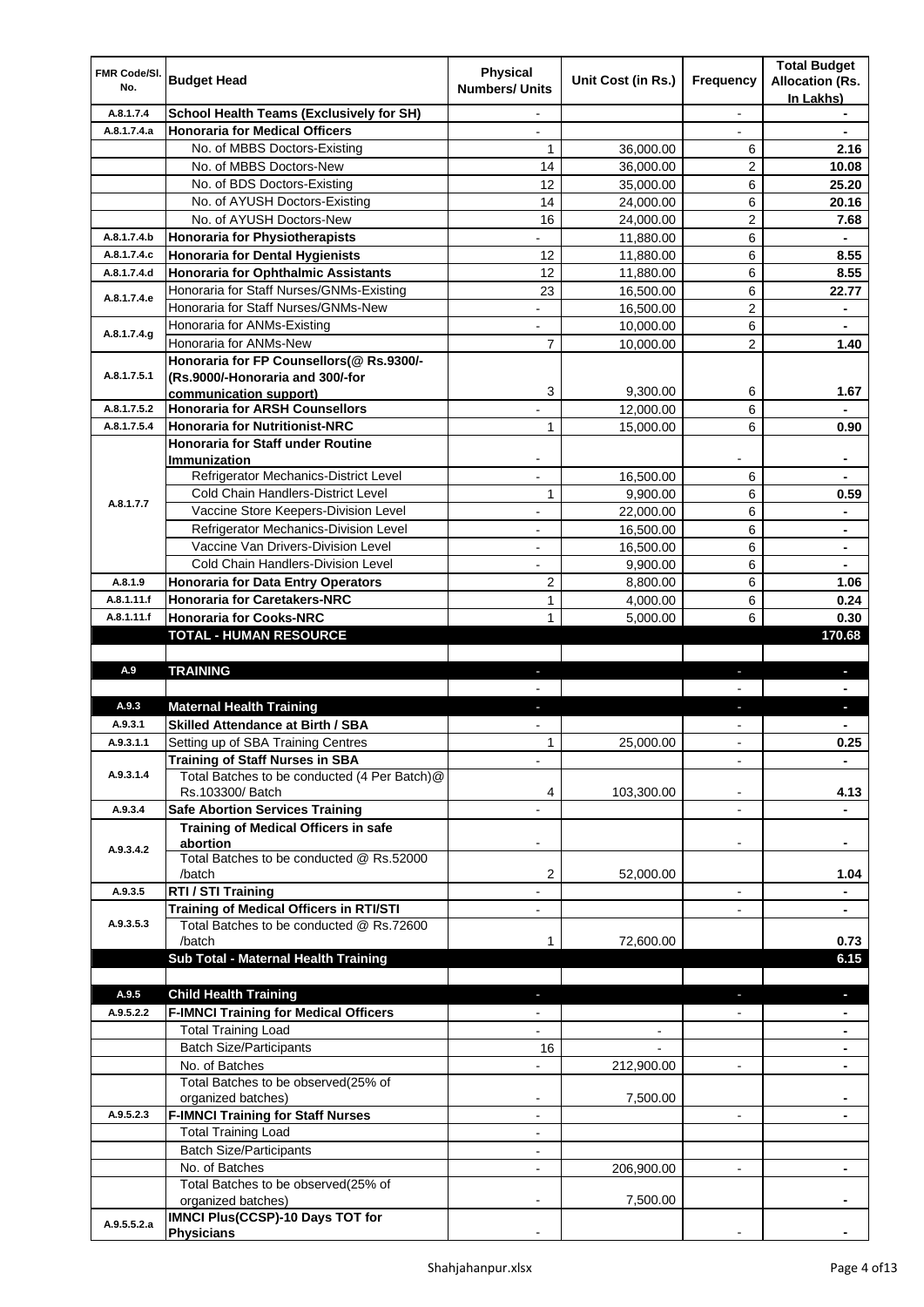| FMR Code/SI.<br>No. | <b>Budget Head</b>                                                          | <b>Physical</b><br><b>Numbers/ Units</b> | Unit Cost (in Rs.) | Frequency                                  | <b>Total Budget</b><br><b>Allocation (Rs.</b><br>In Lakhs) |
|---------------------|-----------------------------------------------------------------------------|------------------------------------------|--------------------|--------------------------------------------|------------------------------------------------------------|
|                     | <b>Total Training Load</b>                                                  |                                          |                    |                                            |                                                            |
|                     | <b>Batch Size/Participants</b>                                              | 24                                       |                    |                                            |                                                            |
|                     | No. of Batches                                                              |                                          | 576,300.00         |                                            |                                                            |
|                     | Total Batches to be observed(25% of                                         |                                          |                    |                                            |                                                            |
|                     | organized batches)                                                          |                                          | 11,000.00          |                                            |                                                            |
|                     | <b>Sub Total- Child Health Training</b>                                     |                                          |                    |                                            |                                                            |
| A.9.7               | Adolescent Reproductive and Sexual Health/<br><b>ARSH Training</b>          |                                          |                    |                                            |                                                            |
|                     | <b>ARSH training for ANMs/LHVs</b>                                          |                                          |                    |                                            | ٠                                                          |
| A.9.7.4             | Total Batches to be conducted@ Rs.71000/                                    |                                          |                    |                                            |                                                            |
|                     | <b>Batch</b>                                                                | 3                                        | 71,000.00          |                                            | 2.13                                                       |
|                     | <b>Sub Total- ARSH Training</b>                                             |                                          |                    |                                            | 2.13                                                       |
|                     |                                                                             |                                          |                    |                                            |                                                            |
| A.9.8.4.2           | <b>Clinical Establishment Act</b>                                           | 1                                        | 798,000.00         |                                            | 7.98                                                       |
|                     |                                                                             |                                          |                    |                                            |                                                            |
|                     | <b>TOTAL - Training</b>                                                     |                                          |                    |                                            | 16.26                                                      |
|                     |                                                                             |                                          |                    |                                            |                                                            |
| A.10                | PROGRAMME MANAGEMENT                                                        |                                          |                    | r.                                         |                                                            |
| A.10.2              | <b>District Programme Management Support</b><br>Unit                        |                                          |                    | $\overline{\phantom{0}}$                   | ۰                                                          |
|                     | <b>Contractual Staffs for DPMSU</b>                                         |                                          |                    |                                            |                                                            |
| A.10.2.1            | Honoraria for District Programme Manager                                    | 1                                        | 32,700.00          | 6                                          | 1.96                                                       |
| A.10.2.2            | Honoraria for District Accounts Manager                                     | 1                                        | 26,650.00          | 6                                          | 1.60                                                       |
| A.10.2.3            | Honoraria for District Data Manager(District<br>Data cum Account Assistant) | 1                                        | 18,150.00          | 6                                          | 1.09                                                       |
| A.10.2.7            | Honoraria for Office Assistant                                              | 1                                        | 7,000.00           | 6                                          | 0.42                                                       |
| A.10.2.8.1          | Operational Expenses for DPMU unit                                          | 1                                        | 75,000.00          | 6                                          | 4.50                                                       |
|                     | Honoraria for District Community Process                                    |                                          |                    |                                            |                                                            |
| A.10.2.8.2          | Manager                                                                     | 1                                        | 26,650.00          | 6                                          | 1.60                                                       |
|                     | Sub Total - DPMU                                                            |                                          |                    |                                            | 11.17                                                      |
|                     |                                                                             |                                          |                    |                                            |                                                            |
| A.10.3              | <b>Block Programme Management Unit (BPMU)</b>                               | $\blacksquare$                           |                    | $\blacksquare$                             |                                                            |
| A.10.3.1            | Honoraria for Block Programme Managers                                      | 15                                       | 20,000.00          | 6                                          | 18.00                                                      |
| A.10.3.2            | Honoraria for Block Accounts Managers                                       | 15                                       | 10,000.00          | 6                                          | 9.00                                                       |
|                     | Sub Total - DPMU                                                            |                                          |                    | L                                          | 27.00                                                      |
| A.10.6              | Concurrent Audit System                                                     |                                          |                    | $\overline{\phantom{0}}$                   | ٠                                                          |
|                     | Budget For Block Units(Rs.1500 per<br>Block/Quarter)                        | 15                                       | 1,500.00           | 4                                          | 0.90                                                       |
|                     | Budget For District (District HO Rs.<br>4500/Month)                         | 1                                        | 4,500.00           | 12                                         | 0.54                                                       |
|                     | <b>Sub Total - Concurrent Audit</b>                                         |                                          |                    |                                            | 1.44                                                       |
|                     |                                                                             |                                          |                    |                                            |                                                            |
| A.10.7              | <b>Mobility Support, Field Visits</b>                                       |                                          |                    | $\overline{a}$                             | $\overline{\phantom{0}}$                                   |
|                     | Mobility Support-DPMU/District (2 Vehicles per                              |                                          |                    |                                            |                                                            |
| A.10.7.2            | District per month)<br>Mobility Support-BPMU/Block (1 Vehicle per           | 2                                        | 25,000.00          | 12                                         | 6.00                                                       |
| A.10.7.3            | District per Month)<br>Mobility Support for Div.PMU Division & AD           | 15                                       | 25,000.00          | 12                                         | 45.00                                                      |
| A.10.7.4.1          | Offices( 1 vehicle per Division)                                            |                                          | 25,000.00          | 12                                         |                                                            |
|                     | Sub Total - Mobility Support, Field Visits                                  |                                          |                    |                                            | 51.00                                                      |
|                     |                                                                             |                                          |                    |                                            |                                                            |
|                     | <b>TOTAL - Programme Management</b>                                         |                                          |                    | ь<br>$\blacksquare$                        | 90.61                                                      |
|                     | <b>GRAND TOTAL- RCH FLEXIPOOL</b>                                           |                                          |                    |                                            | 1,400.56                                                   |
|                     |                                                                             | $\sim$<br>$\blacksquare$                 |                    | $\overline{\phantom{a}}$<br>$\blacksquare$ |                                                            |
|                     |                                                                             |                                          |                    |                                            |                                                            |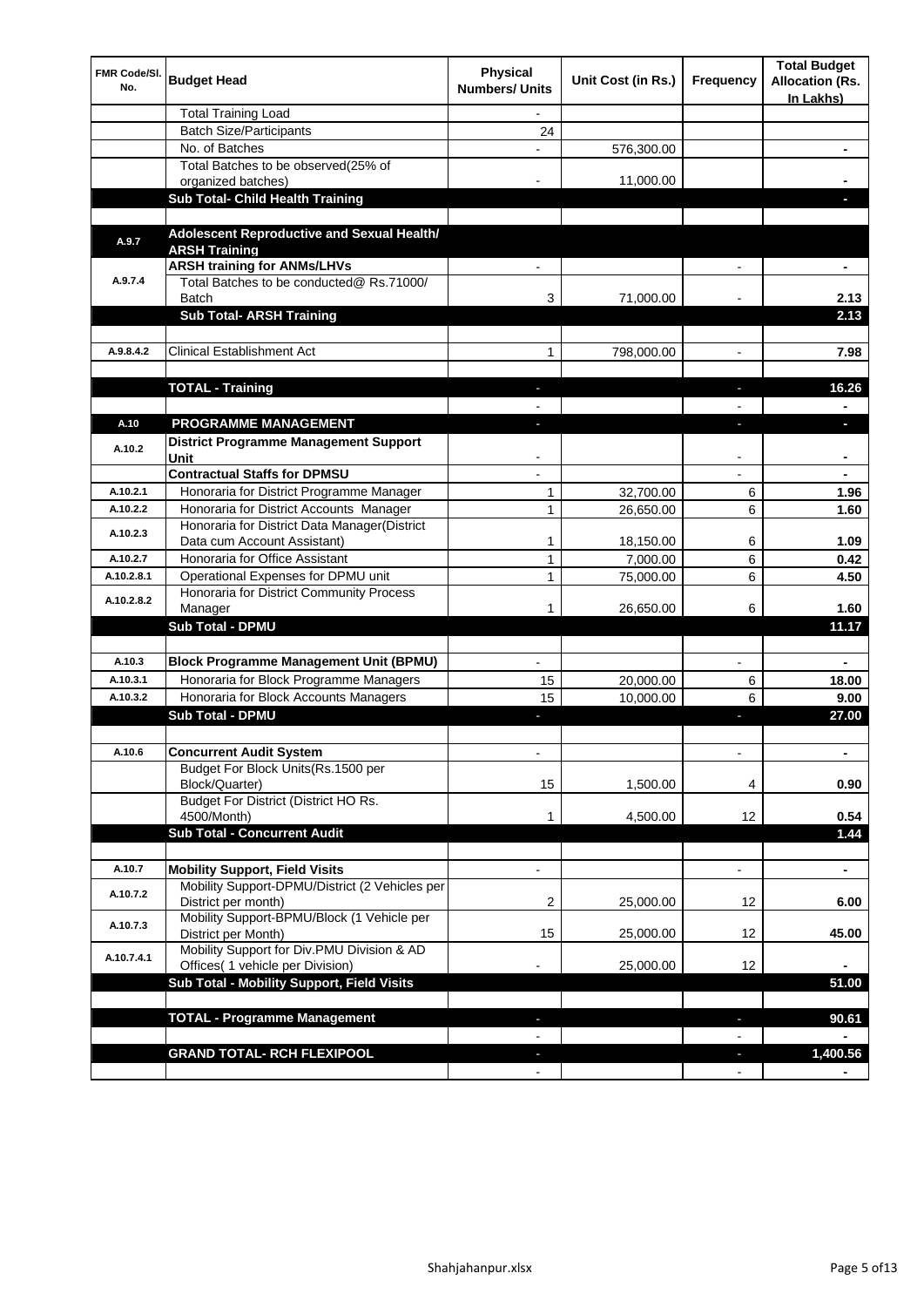| <b>FMR Code/SI.</b><br>No. | <b>Budget Head</b>                                                                                                                                                         | <b>Physical</b><br><b>Numbers/ Units</b> | Unit Cost (in Rs.) | Frequency                | <b>Total Budget</b><br><b>Allocation (Rs.</b> |
|----------------------------|----------------------------------------------------------------------------------------------------------------------------------------------------------------------------|------------------------------------------|--------------------|--------------------------|-----------------------------------------------|
| в                          | <b>MISSION FLEXIPOOL</b>                                                                                                                                                   |                                          |                    | н                        | In Lakhs)                                     |
| <b>B1</b>                  | ASHA                                                                                                                                                                       |                                          |                    |                          |                                               |
| B1.1.1.4.2                 | ASHA State Trainers - TOT (Module VI&VII)-                                                                                                                                 |                                          |                    |                          |                                               |
|                            | National Level-Cost of TA/DA                                                                                                                                               |                                          | 15,000.00          | ۰                        |                                               |
| B1.1.3.3                   | <b>Incentive for FP</b>                                                                                                                                                    |                                          |                    |                          |                                               |
| B1.1.3.3.1                 | Incentive for ASHA @ Rs. 1000 if a couple<br>adopts permanent methods after 02<br>children(Assumed that 15.56 % clients<br>adopts permanent methods after 02<br>children). | 519                                      | 1,000.00           |                          | 5.19                                          |
| B1.1.3.5                   | <b>Other incentive</b>                                                                                                                                                     |                                          |                    |                          |                                               |
| B <sub>1.1</sub> , 3, 5, 1 | On taking Complicated On pregnancy cases<br>or New born cases to the health facility<br>@Rs.150/- case (up to 3 cases/year)                                                | 2,597                                    | 150.00             | 3                        | 11.69                                         |
| B1.1.3.5.3                 | Birth & Death Registration (For 30 birth & 9<br>deaths/ASHA) - Amount Approved 90% Only                                                                                    | 2,597                                    | 180.00             |                          | 4.21                                          |
| B1.1.3.5.5                 | TA/DA for attending Monthly Meetings<br>@Rs.100/Meeting - Amount Approved 90%                                                                                              |                                          |                    |                          |                                               |
|                            | Only                                                                                                                                                                       | 2,597                                    | 100.00             | 12                       | 28.05                                         |
| B1.1.3.5.6                 | Maternal Death Audit Information<br>(@Rs.200/Case)-Amount Approved 50%                                                                                                     |                                          |                    |                          |                                               |
|                            | Only                                                                                                                                                                       | 374                                      | 200.00             |                          | 0.37                                          |
|                            | Incentives to ASHA Sangini(@Rs.150 for                                                                                                                                     |                                          |                    |                          |                                               |
| B1.1.3.5.12                | one field visit and 20 visits per month)                                                                                                                                   | 101                                      | 3,000.00           | 10                       | 30.30                                         |
| B1.1.3.6                   | <b>Other Activities</b>                                                                                                                                                    |                                          |                    |                          |                                               |
| B1.1.3.6.1                 | ASHA Divas/Annual ASHA Samellan-                                                                                                                                           |                                          |                    |                          |                                               |
|                            | (Amount Approved 70% Only)<br><b>ASHA Payment Voucher</b>                                                                                                                  | 2,597<br>2,597                           | 250.00<br>25.00    |                          | 4.54<br>0.65                                  |
| B1.1.3.6.3                 | <b>ASHA Master Payment Register</b>                                                                                                                                        | 15                                       | 150.00             |                          | 0.02                                          |
|                            | <b>ASHA Sangini Format</b>                                                                                                                                                 | 101                                      | 50.00              |                          | 0.05                                          |
| B1.1.4                     | Awards to ASHA's/Link workers                                                                                                                                              | 15                                       | 5,000.00           | $\overline{\phantom{a}}$ | 0.75                                          |
|                            | <b>ASHA Resource Centre/ASHA Mentoring</b>                                                                                                                                 |                                          |                    |                          |                                               |
| B1.1.5                     | Group                                                                                                                                                                      |                                          |                    |                          |                                               |
| B1.1.5.4                   | Mobility Costs ASHA Mentoring Group for<br>district*4 meetings@Rs.2500/meeting                                                                                             | 4                                        | 2,500.00           |                          | 0.10                                          |
|                            | Sub Total - ASHA                                                                                                                                                           |                                          |                    |                          | 85.92                                         |
|                            | <b>Untied Funds</b>                                                                                                                                                        |                                          |                    |                          |                                               |
| 62<br><b>B2.1</b>          | No. of CHCs/SDH and Amount Approved 71%<br>Only                                                                                                                            | 15                                       | 50,000.00          | 1                        | 5.33                                          |
| <b>B2.2</b>                | No. of PHCs and Amount Approved 93% Only                                                                                                                                   | 36                                       | 25,000.00          | 1                        | 8.37                                          |
| <b>B2.3</b>                | No. of Sub Centres and Amount Approved<br>46% Only                                                                                                                         | 283                                      | 10,000.00          | 1                        | 13.02                                         |
| B <sub>2.4</sub>           | No. of VHNSCs and Amount Approved 36%<br>Only                                                                                                                              | 922                                      | 10,000.00          | 1                        | 33.19                                         |
|                            | <b>Sub Total - Untied Funds</b>                                                                                                                                            |                                          |                    |                          | 59.91                                         |
|                            |                                                                                                                                                                            | $\overline{\phantom{a}}$                 |                    | $\overline{a}$           |                                               |
| <b>B.3</b>                 | <b>Annual Maintenance Grants</b>                                                                                                                                           | ÷.                                       |                    | н                        | $\overline{\phantom{a}}$                      |
| <b>B3.1</b>                | No. of CHCs and Amount Approved 70% Only                                                                                                                                   | 15                                       | 100,000.00         | 1                        | 10.50                                         |
| <b>B3.2</b>                | No. of PHCs and Amount Approved 69% Only                                                                                                                                   | 36                                       | 50,000.00          | 1                        | 12.42                                         |
| <b>B3.3</b>                | No. of Sub Centres and Amount Approved<br>49% Only                                                                                                                         | 268                                      | 10,000.00          | $\mathbf{1}$             | 13.13                                         |
|                            | Sub Total - AMG                                                                                                                                                            | ь                                        |                    | ь                        | 36.05                                         |
|                            |                                                                                                                                                                            |                                          |                    |                          |                                               |
| B.6                        | <b>Corpus Grants to HMS/RKS</b>                                                                                                                                            | ٠                                        |                    | $\overline{\phantom{a}}$ | ٠                                             |
| B6.1                       | District Hospitals (DH+DWH)                                                                                                                                                | 2                                        |                    |                          |                                               |
|                            | Amount Approved for District Hospitals                                                                                                                                     |                                          |                    |                          | 8.03                                          |
| B6.2                       | No. of CHCs and Amount Approved 90% Only                                                                                                                                   | 15                                       | 100,000.00         | $\mathbf{1}$             | 13.50                                         |
| B6.3                       | No. of PHCs and Amount Approved 90% Only                                                                                                                                   | 36                                       | 50,000.00          |                          | 16.20                                         |
|                            | Sub Total - HMS/RKS                                                                                                                                                        |                                          |                    |                          | 37.73                                         |
|                            |                                                                                                                                                                            |                                          |                    |                          | ٠                                             |
| <b>B9</b>                  | <b>Mainstreaming of AYUSH</b>                                                                                                                                              |                                          |                    |                          |                                               |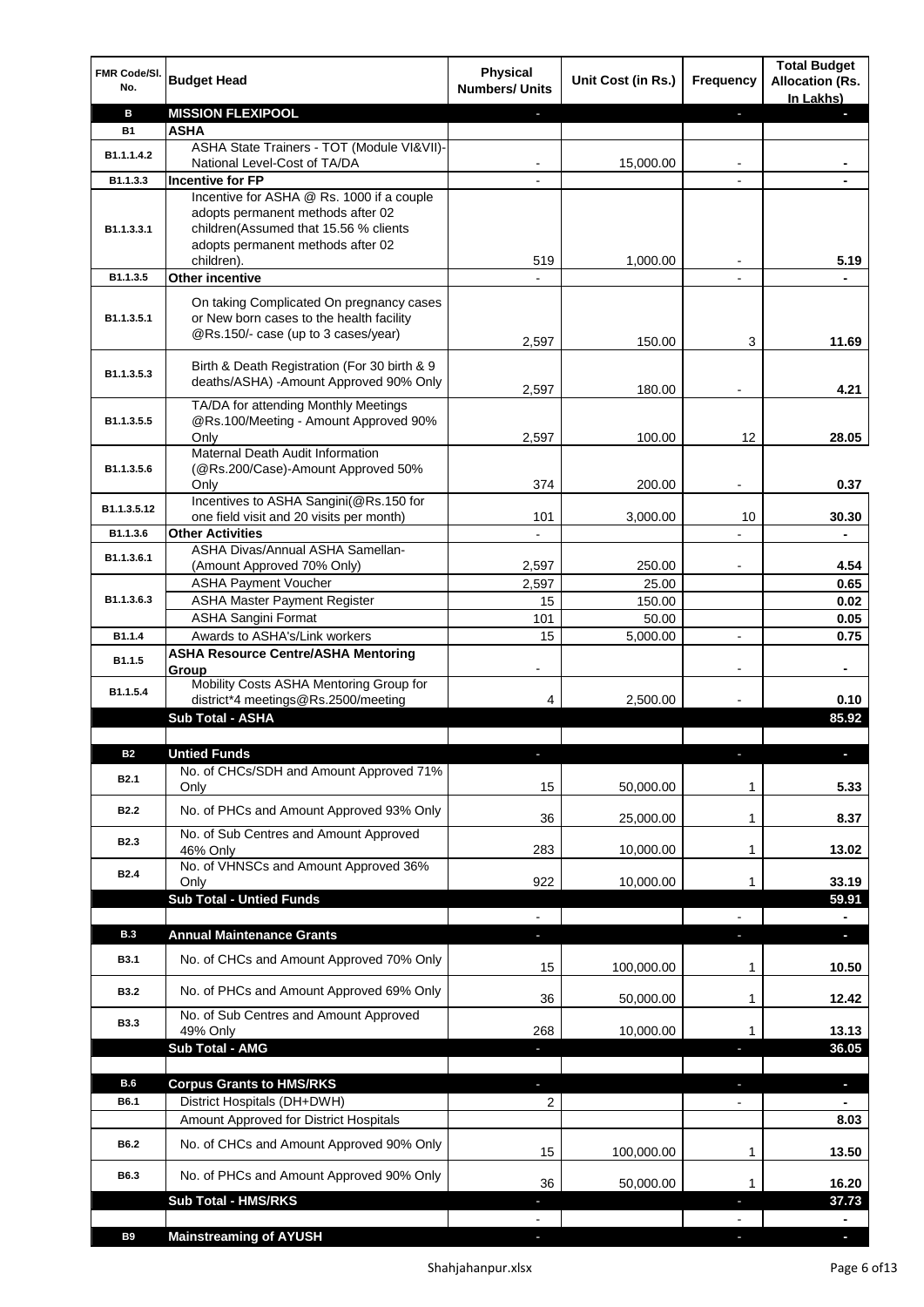| FMR Code/SI.<br>No. | <b>Budget Head</b>                                                                                                         | Physical<br><b>Numbers/ Units</b> | Unit Cost (in Rs.) | Frequency                | <b>Total Budget</b><br><b>Allocation (Rs.</b><br>In Lakhs) |
|---------------------|----------------------------------------------------------------------------------------------------------------------------|-----------------------------------|--------------------|--------------------------|------------------------------------------------------------|
| B.9.1               | <b>Medical Officers (Only AYUSH)</b>                                                                                       |                                   |                    |                          |                                                            |
| B.9.1.1             | <b>Contractual Medical Officers</b>                                                                                        | 31                                | 24,000.00          | 6                        | 44.64                                                      |
| <b>B.9.2</b>        | <b>AYUSH Pharmacists</b>                                                                                                   | 11                                | 9,000.00           | 6                        | 5.94                                                       |
|                     | <b>Sub Total (AYUSH)</b>                                                                                                   |                                   |                    |                          | 50.58                                                      |
|                     |                                                                                                                            |                                   |                    |                          |                                                            |
| <b>B10</b>          | <b>IEC-BCC Activities</b>                                                                                                  |                                   |                    | $\overline{\phantom{a}}$ | L                                                          |
| B.10.2              | Implementation of BCC/IEC Activities at<br>district level                                                                  |                                   |                    | $\overline{\phantom{a}}$ | 5.00                                                       |
| B.10.5.2            | Printing of WIFS Cards, Referral Slips, etc                                                                                |                                   |                    |                          |                                                            |
|                     | WIFS Cards for School Children(No. of Cards)                                                                               |                                   | 4.00               |                          |                                                            |
|                     | <b>Sub Total (IEC/BCC)</b>                                                                                                 |                                   |                    |                          | 5.00                                                       |
| <b>B15</b>          | <b>Planning, Implementation and Monitoring</b>                                                                             |                                   |                    |                          |                                                            |
| B15.2               | <b>Quality Assurance</b>                                                                                                   |                                   |                    |                          |                                                            |
| B15.2.2             | <b>Quality Assurance Committees</b>                                                                                        |                                   |                    |                          | $\blacksquare$                                             |
|                     | <b>Division Level</b>                                                                                                      |                                   |                    |                          |                                                            |
|                     | One time establishment @ Rs. 1.00 Lakh/<br>Division (Amount Approved 50% Only)                                             |                                   | 100,000.00         | 1                        |                                                            |
|                     | Operational Expenses @Rs. 5000/month/                                                                                      |                                   |                    |                          |                                                            |
|                     | division (Amount Approved 50% Only)                                                                                        |                                   | 5,000.00           | 12                       |                                                            |
|                     | <b>District Level</b>                                                                                                      |                                   |                    |                          |                                                            |
|                     | One time establishment @ Rs. 1.00 Lakh/<br>District (Amount Approved 50% Only)                                             | 1                                 | 100,000.00         | 1                        | 0.50                                                       |
|                     | Operational Expenses @Rs. 5000/ Month/<br>District (Amount Approved 50% Only)                                              | 1                                 | 5,000.00           | 12                       | 0.30                                                       |
| B15.2.4             | <b>Review meetings</b>                                                                                                     | $\blacksquare$                    |                    | ÷                        | $\blacksquare$                                             |
| B15.2.4.2           | <b>Division Level</b>                                                                                                      |                                   |                    |                          |                                                            |
|                     | Review meetings @ Rs 10000/- per meeting<br>for 4 meeting per division (Amount Approved<br>50% Only)                       |                                   | 10,000.00          | 4                        | ٠                                                          |
|                     | <b>District Level</b>                                                                                                      |                                   |                    |                          |                                                            |
|                     | Review meetings @ Rs 10000/- per meeting<br>for 4 meeting per District (Amount Approved<br>50% Only)                       | 1                                 | 10,000.00          | 4                        | 0.20                                                       |
| B15.2.5             | <b>Other Block Level Activities</b>                                                                                        |                                   |                    |                          |                                                            |
| B15.2.5.1           | Block QA visioning meeting (Orienting<br><b>Block Officials on Facility Solutions Levels-</b><br>Amount Approved 50% Only) | 1                                 | 35,000.00          | 1                        | 0.18                                                       |
| B15.2.5.2           | Quality Management System (QMS) training<br>workshop - (Amount Approved 50% Only)                                          |                                   |                    |                          |                                                            |
|                     |                                                                                                                            | 1                                 | 100,000.00         | 1                        | 0.50                                                       |
|                     | <b>Sub Total - Quality Assurance</b>                                                                                       | ÷.                                |                    | ٠                        | 1.68                                                       |
|                     |                                                                                                                            | $\blacksquare$                    |                    | $\blacksquare$           | $\blacksquare$                                             |
| B15.3               | <b>Monitoring and Evaluation</b>                                                                                           |                                   |                    | ۰                        |                                                            |
| B15.3.1.6.3         | Honoraria of Data Entry Operators for MCTS                                                                                 | 15                                | 11,000.00          | 6                        | 9.90                                                       |
| B15.3.2             | <b>Computerization HMIS and E-governance</b>                                                                               |                                   |                    |                          |                                                            |
|                     | HMIS Operational Cost (excluding HR & Trainings)-<br>Expenses for Internet @1500/month/<br>computer for 951 Nos            | 17                                | 1,500.00           | 12                       | 3.06                                                       |
|                     | Expenses for Internet Rs.750/pm/block<br>computer(new) for 820 Nos.                                                        | 15                                | 750.00             | 12                       | 1.35                                                       |
| B15.3.2.1.a         | Expenses for Internet Data Card<br>@Rs.750/pm/Computer (new) for 75 Nos.                                                   | 1                                 | 750.00             | 12                       | 0.09                                                       |
|                     | Expenses for Internet Data Card<br>@Rs.750/pm/Computer (new) for 18 Nos.                                                   |                                   | 750.00             | 12                       |                                                            |
| B15.3.2.1.d         | Other Office and admin expenses                                                                                            |                                   |                    |                          |                                                            |
| B15.3.2.1.d.2       | Maintenance of Computers/AMC/etc -HMIS<br>(Block -PHC/CHC,CH, CMF (M/F) Old<br>@Rs. 4000/unit for 951 no.                  | 17                                | 4,000.00           | 1                        | 0.68                                                       |
| B15.3.2.1.d.3       | Purchase of computer consumables/Admin<br>Expenses @ Rs.1000.00 for 951 no.-Six<br>Months                                  | 17                                | 1,000.00           | 6                        | 1.02                                                       |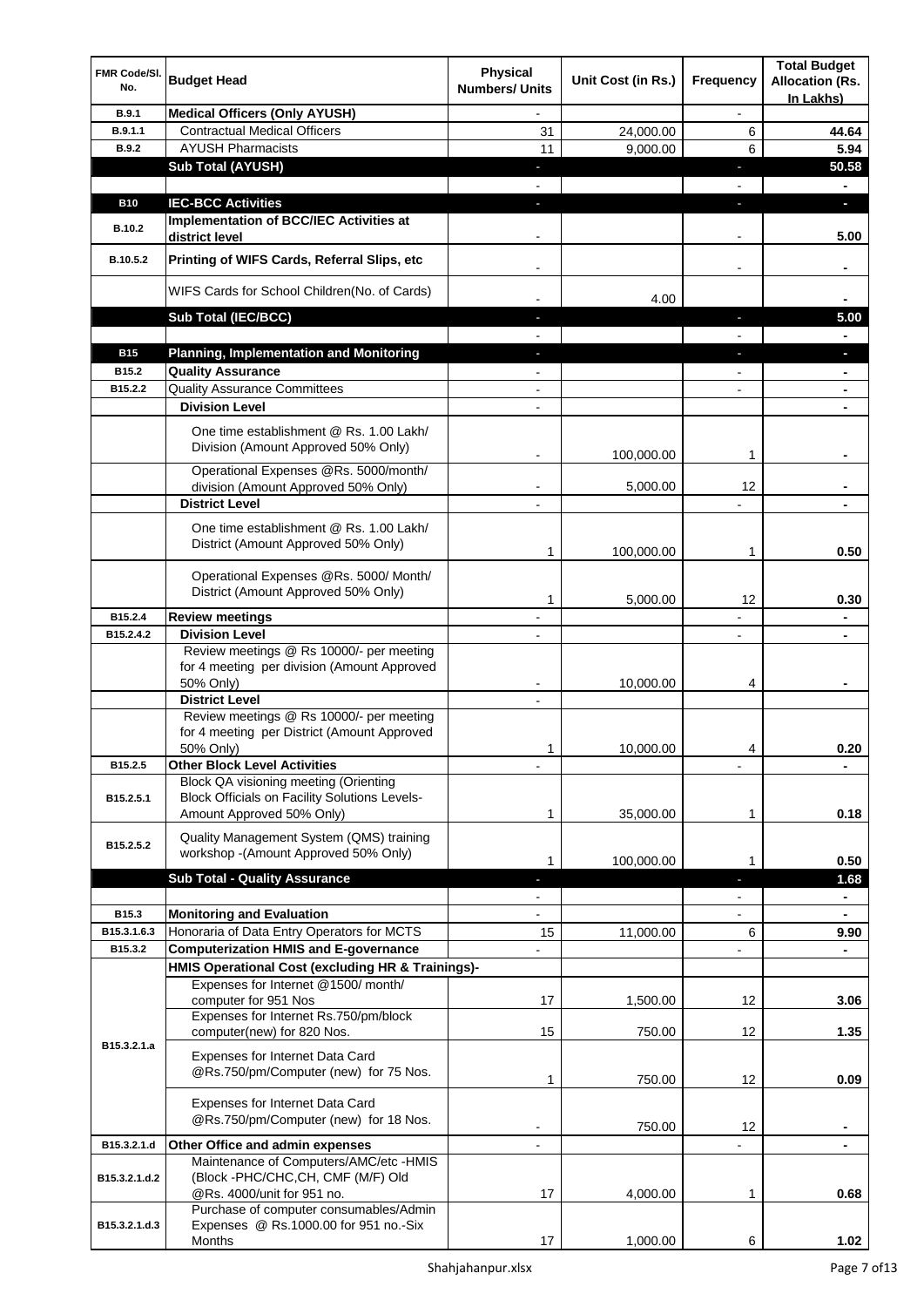| FMR Code/SI.<br>No. | <b>Budget Head</b>                                                                    | <b>Physical</b><br><b>Numbers/ Units</b> | Unit Cost (in Rs.) | Frequency                | <b>Total Budget</b><br><b>Allocation (Rs.</b><br>In Lakhs) |
|---------------------|---------------------------------------------------------------------------------------|------------------------------------------|--------------------|--------------------------|------------------------------------------------------------|
| B15.3.2.2.a         | MCTS Operational Cost (excluding HR &<br>Trainings)                                   |                                          |                    |                          |                                                            |
|                     | Procurement of                                                                        |                                          |                    |                          |                                                            |
| B15.3.2.2.b         | computers/Printers/Cartridges, etc. -<br>@50,000.00/Computer Systems for 820 No.      | 15                                       | 50,000.00          | 1                        | 7.50                                                       |
| B15.3.2.2.d         | Other Office and admin expenses<br>@12,000.00 per year -820 No.(New)                  | 15                                       | 12,000.00          | 1                        | 1.80                                                       |
| B15.3.3             | Other M & E Activities                                                                |                                          |                    |                          |                                                            |
| B15.3.3.5           | Review Meetings for MCTS @ Rs<br>4,000/meeting for 12 meetings                        | 1                                        | 4,000.00           | 12                       | 0.48                                                       |
|                     | Sub Total - Monitoring and Evaluation                                                 |                                          |                    |                          | 25.88                                                      |
| <b>B.16</b>         | <b>PROCUREMENT</b>                                                                    |                                          |                    |                          | a.                                                         |
| B16.1.1             | <b>Procurement of Equipments: MH</b>                                                  |                                          |                    |                          |                                                            |
| B16.1.1.2           | MVA / EVA Kits for Safe Abortion services                                             | 20                                       | 2,500.00           | $\blacksquare$           | 0.50                                                       |
| B16.1.6             | <b>Equipments for ARSH/ School Health</b>                                             |                                          |                    |                          | -                                                          |
| B16.1.6.1           | Equipments for ARSH Clinics (New)<br><b>Sub Total (Procurement of Equipments)</b>     |                                          | 15,000.00          | 1                        | 0.50                                                       |
|                     |                                                                                       |                                          |                    |                          |                                                            |
| B.16.2.1            | Drugs & supplies for MH                                                               |                                          |                    | ۰                        |                                                            |
| B.16.2.1.2          | Drugs for Safe Abortion (No. of MMA<br>estimated in year 2013-14)                     | 831                                      | 200.00             |                          | 1.66                                                       |
| B.16.2.4            | <b>Supplies for IMEP</b>                                                              |                                          |                    | $\blacksquare$           |                                                            |
| B.16.2.4.1          | Bio-Medical Waste Management-District<br>level                                        |                                          |                    |                          | 17.84                                                      |
| B.16.2.4.2          | Bio-Medical Waste Management-CHC level                                                |                                          |                    |                          | 20.45                                                      |
| B.16.2.4.3          | Cleaning/Washing, House keeping and<br>Laundry Management - District Level            |                                          |                    | $\blacksquare$           | 29.76                                                      |
| B.16.2.4.4          | Cleaning/Washing, House keeping and                                                   |                                          |                    |                          |                                                            |
|                     | Laundry Management - CHC/PHC Level                                                    |                                          |                    |                          | 14.69                                                      |
|                     | <b>ASHA Drug Kits</b><br>Drug Kit replenishment for ASHAs @ Rs.                       |                                          |                    |                          |                                                            |
| B.16.2.5.2          | 300/ASHA                                                                              | 1,865                                    | 300.00             |                          | 5.60                                                       |
| B.16.2.6            | Drugs & supplies for WIFS<br>For Govt. & Govt. aided Schools (Classes VI              |                                          |                    | $\blacksquare$           |                                                            |
|                     | to XII)                                                                               |                                          |                    |                          |                                                            |
|                     | Total Beneficiaries                                                                   | 99,929                                   |                    |                          |                                                            |
| B.16.2.6.1          | IFA Tables Required at District (Beneficiary*<br>52 Tabs)                             | 5,196,295                                | 0.12               | $\overline{\phantom{a}}$ | 6.24                                                       |
| B.16.2.6.2          | Albendazole Tablets Required at District<br>(Beneficiary *2 Tabs)                     | 199,858                                  | 1.00               | $\blacksquare$           | 2.00                                                       |
| B.16.2.7            | Drugs & Supplies under SHP                                                            |                                          |                    | $\overline{a}$           |                                                            |
|                     | <b>For Aganwadi Centres</b>                                                           |                                          |                    |                          | ۰                                                          |
|                     | Expected No. of Children at AWCs<br>No. of IFA Bottles (One bottle of 100             | 72,825                                   |                    |                          |                                                            |
|                     | ml./child)                                                                            | 72,825                                   | 10.00              |                          | 7.28                                                       |
|                     | Albendazole Tablets (2 tablets per Child)<br>For Primary Schools(For Govt. & Govt.    | 145,650                                  | 1.00               |                          | 1.46                                                       |
|                     | aided Schools Classes I to V)                                                         |                                          |                    |                          |                                                            |
|                     | Expected No. of Children in Schools<br>No. of Tablets Required at District (52 Tabs./ | 181,421                                  |                    |                          |                                                            |
|                     | Beneficiary)                                                                          | 9,433,875                                | 0.12               |                          | 11.32                                                      |
|                     | No. of Tablets Required at District (2 Tabs./                                         |                                          |                    |                          |                                                            |
|                     | Beneficiary)<br><b>Medicines for Teams</b>                                            | 362,841                                  | 1.00               |                          | 3.63                                                       |
|                     | No. of Blocks                                                                         | 15                                       |                    |                          |                                                            |
|                     | First Time Medicines For Teams (2 Teams<br>in Each Block)                             | 30                                       | 18,000.00          |                          | 5.40                                                       |
|                     | Sub Total (Procurement of Drugs & Supplies)                                           |                                          |                    |                          | 127.32                                                     |
|                     |                                                                                       |                                          |                    |                          |                                                            |
| <b>B.17</b>         | <b>Drugs Warehouses/Logistics Management</b>                                          |                                          |                    |                          |                                                            |
|                     | Honoraria of Staff at Regional Drug                                                   |                                          |                    |                          |                                                            |
|                     | Warehouse<br>Accountant                                                               |                                          | 10,000.00          | 6                        |                                                            |
|                     |                                                                                       |                                          |                    |                          |                                                            |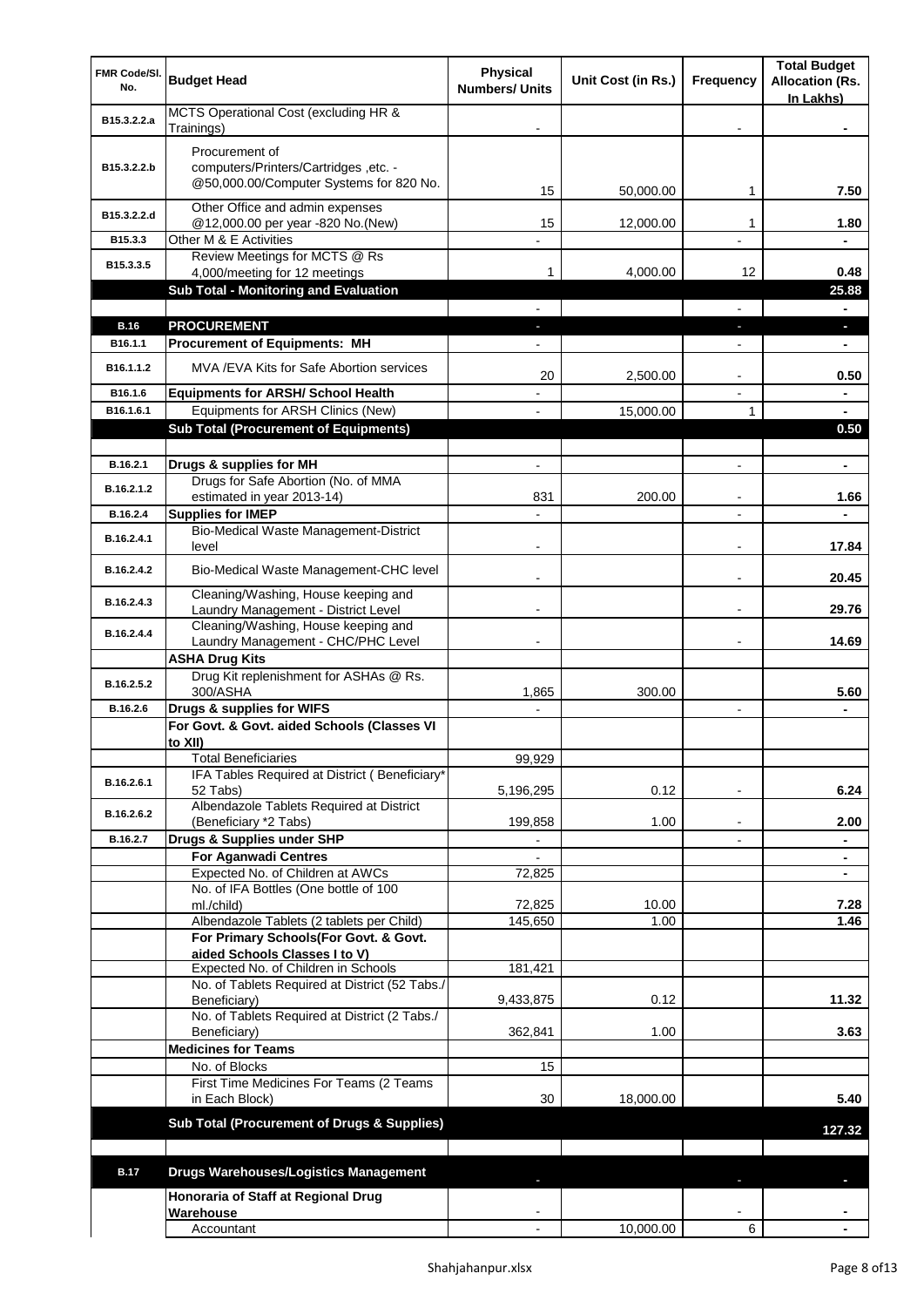| FMR Code/SI.  | <b>Budget Head</b>                                                                    | <b>Physical</b>       | Unit Cost (in Rs.) | Frequency      | <b>Total Budget</b><br><b>Allocation (Rs.</b> |
|---------------|---------------------------------------------------------------------------------------|-----------------------|--------------------|----------------|-----------------------------------------------|
| No.           |                                                                                       | <b>Numbers/ Units</b> |                    |                | In Lakhs)                                     |
|               | Computer Operator Cum Store Keeper                                                    | ÷,                    | 10,000.00          | 6              | ٠                                             |
|               | Fork-Lift Operator cum Mechanic                                                       |                       | 6,500.00           | 6              |                                               |
| B.17.1        | Fourth class / Loader                                                                 |                       | 6,500.00           | 6              |                                               |
|               | Generator Operator cum Electrician                                                    | $\blacksquare$        | 5,000.00           | 6              |                                               |
|               | Sweeper                                                                               | $\blacksquare$        | 3,500.00           | 6              | ٠                                             |
|               | <b>Armed Guards</b>                                                                   |                       | 6,335.00           | 6              | ٠                                             |
|               | <b>General Guards</b>                                                                 |                       | 5,157.00           | 6              |                                               |
|               | Gardener                                                                              |                       | 3,000.00           | 6              |                                               |
|               | Honoraria of Staff at District Drug Warehouse                                         |                       |                    |                |                                               |
|               | Computer Operator Cum Store Keeper                                                    | 1                     | 10,000.00          | 6              | 0.60                                          |
| <b>B.17.3</b> | Generator Operator Cum Mechanic/Electricia                                            | 1                     | 5,000.00           | 6              | 0.30                                          |
|               | Loader                                                                                | 1                     | 5,000.00           | 6              | 0.30                                          |
|               | Choukidar                                                                             | 1                     | 5,000.00           | 6              | 0.30                                          |
|               | Part-time Sweeper                                                                     | 1                     | 2,500.00           | 6              | 0.15                                          |
| B.17.4.1      | <b>Operational Cost for Regional Drug ware</b><br>House                               |                       |                    |                |                                               |
|               | <b>Electricity Charges</b>                                                            |                       |                    |                |                                               |
|               | Telephone Charges                                                                     |                       |                    |                | -                                             |
|               | POL & Maintenance of DG Sets                                                          |                       |                    |                | ۰                                             |
|               | Stationary                                                                            |                       |                    |                | ۰                                             |
|               | Contingency                                                                           |                       |                    |                |                                               |
|               | <b>Sub Total-Drug Ware Houses</b>                                                     |                       |                    |                | 1.65                                          |
|               |                                                                                       |                       |                    |                |                                               |
|               | <b>GRAND TOTAL- MISSION FLEXIPOOL</b>                                                 |                       |                    |                | 432.21                                        |
|               |                                                                                       |                       |                    |                |                                               |
| C             | <b>IMMUNISATION</b>                                                                   |                       |                    |                |                                               |
| C.1           | RI strengthening project (Review meeting,<br>Mobility support, Outreach services etc) |                       |                    |                |                                               |
| C.1.a         | Mobility Support for supervision for district<br>level officers @Rs 250000/- Year     | 1                     | 250,000.00         | ÷              | 2.50                                          |
| C.1.b         | Mobility support for supervision at State level                                       |                       |                    | $\blacksquare$ |                                               |
|               | Printing and dissemination of Immunization                                            |                       |                    |                |                                               |
| C.1.c         | cards, tally sheets, monitoring forms etc.@                                           |                       |                    |                |                                               |
|               | Rs 10 /- Beneficiary                                                                  |                       |                    |                |                                               |
|               | Support for Quarterly State level review                                              | 96,073                | 10.00              |                | 9.61                                          |
| C.1.d         | meetings of district officer                                                          |                       |                    |                |                                               |
|               | Quarterly review meetings exclusive for RI at                                         |                       |                    |                |                                               |
| C.1.e         | district level with Block Mos, CDPO, and                                              |                       |                    |                |                                               |
|               | other stake holders (@ Rs 100/- per                                                   |                       |                    |                |                                               |
|               | participant(5 participant / block)                                                    | 300                   | 100.00             |                | 0.30                                          |
|               | Quarterly review meetings exclusive for RI at                                         |                       |                    |                |                                               |
|               | block level @Rs 50/- per person as<br>honorarium/Asha(For travel) & Rs 25 per         |                       |                    |                |                                               |
| C.1.f         | person at the disposal of MOIC for meeting                                            |                       |                    |                |                                               |
|               | expenses (Refreshment, stationery and                                                 |                       |                    |                |                                               |
|               | mis.)                                                                                 | 10,388                | 75.00              |                | 7.79                                          |
|               | Focus on slum & underserved areas in                                                  |                       |                    |                |                                               |
|               | urban areas/alternative vaccinator for slums                                          |                       |                    |                |                                               |
|               | (Hiring of ANM @ 450/-per session for four                                            |                       |                    |                |                                               |
| C.1.g         | sessions/month/slum of 10000 population<br>and Rs.300/ month as contingency per slum  |                       |                    |                |                                               |
|               | i.e.Rs.2100/-month/slum of 10000                                                      |                       |                    |                |                                               |
|               | population)                                                                           | 120                   | 2,100.00           |                | 2.52                                          |
| C.1.h         | Mobilization of children through ASHA or                                              |                       |                    |                |                                               |
|               | other mobilizers(@Rs 150/-per session)                                                | 31,200                | 150.00             | ÷              | 46.80                                         |
| C.1.i         | Alternative vaccine delivery in hard to reach                                         |                       |                    |                |                                               |
|               | areas(@Rs 150/-per session)                                                           | 5,940                 | 150.00             | ÷              | 8.91                                          |
| C.1.j         | Alternative Vaccine Delivery in other<br>areas(@Rs. 75/- per session)                 | 23,610                | 75.00              | $\blacksquare$ | 17.71                                         |
|               | To develop micro plan at sub-centre level(@                                           |                       |                    |                |                                               |
| C.1.k         | Rs 100/- per sub centre)                                                              | 326                   | 100.00             | $\blacksquare$ | 0.33                                          |
|               | For consolidation of micro plans at block                                             |                       |                    |                |                                               |
| C.1.1         | level (@ Rs 1000/-per block per PHC and                                               |                       |                    |                |                                               |
|               | Rs 2000/- per district)                                                               | 16                    | 1,000.00           |                | 0.16                                          |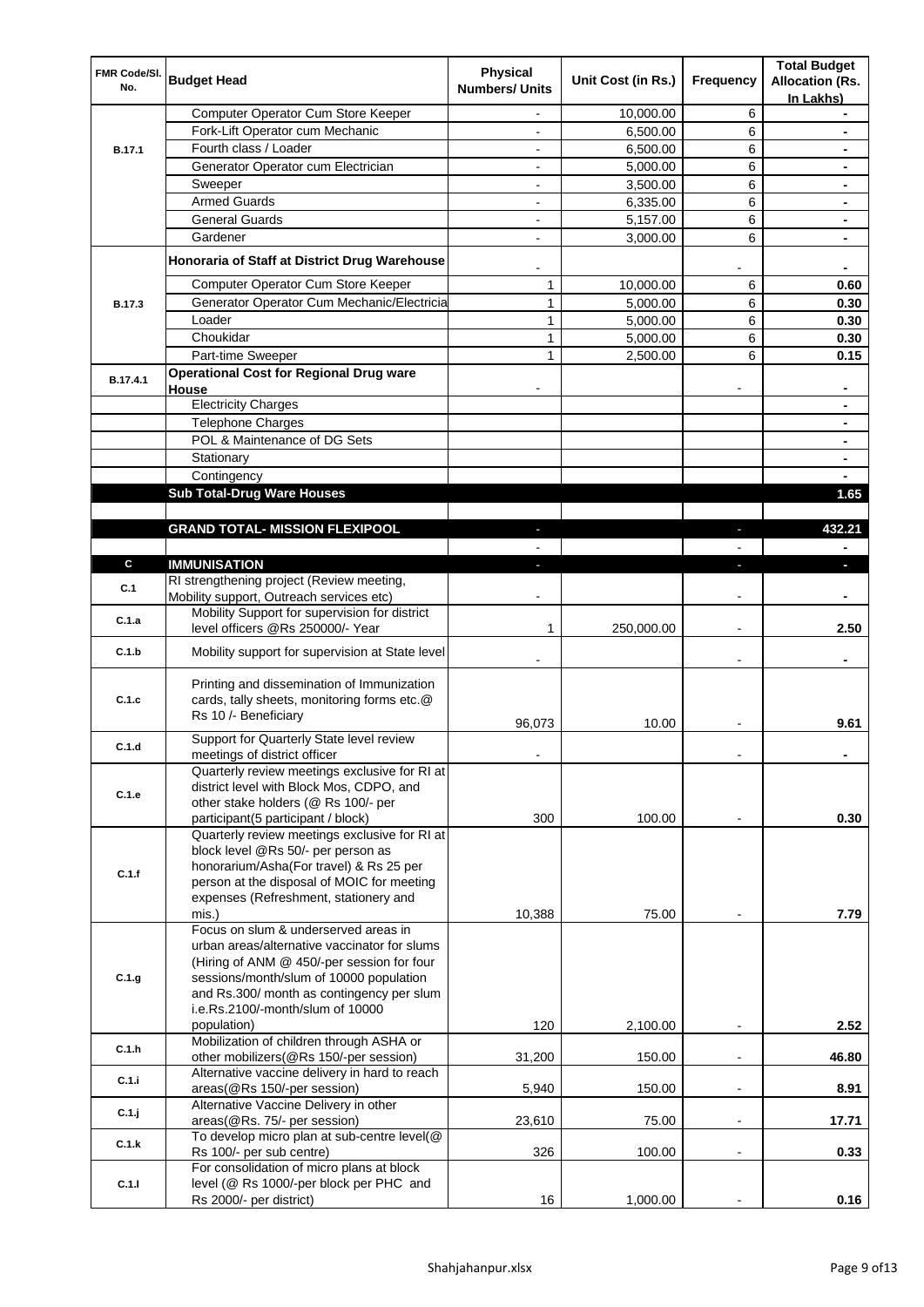| FMR Code/SI.<br>No. | <b>Budget Head</b>                                                                   | Physical<br><b>Numbers/ Units</b> | Unit Cost (in Rs.) | Frequency                | <b>Total Budget</b><br><b>Allocation (Rs.</b><br>In Lakhs) |
|---------------------|--------------------------------------------------------------------------------------|-----------------------------------|--------------------|--------------------------|------------------------------------------------------------|
|                     | POL for vaccine delivery from State to                                               |                                   |                    |                          |                                                            |
| C.1.m               | district and from district to PHC/CHCs(@ Rs                                          |                                   |                    |                          |                                                            |
|                     | 150000/- per district per year)                                                      | 1                                 | 150,000.00         |                          | 1.50                                                       |
|                     | Consumables for computer including                                                   |                                   |                    |                          |                                                            |
| C.1.n               | provision for internet access for RIMS (@ Rs                                         |                                   | 400.00             |                          |                                                            |
|                     | 400/- per month per district)<br>Red/Black plastic bags etc.(@ Rs 3 per bag          | 1                                 |                    | 12                       | 0.05                                                       |
| C.1.o               | and 2 bags per session)                                                              | 33,456                            | 3.00               | 2                        | 2.01                                                       |
|                     | Hub Cutter/Bleach/Hypochlorite solution/                                             |                                   |                    |                          |                                                            |
| C.1.p               | Twin buckets(@ Rs 1200/- per PHC/CHC                                                 |                                   |                    |                          |                                                            |
|                     | per year)                                                                            | 17                                | 1,200.00           |                          | 0.20                                                       |
| C.1.q               | Safety Pits(@ Rs 5250/- per pit)                                                     | 10                                | 5,250.00           |                          | 0.53                                                       |
|                     | Other Specific requirement                                                           |                                   |                    |                          |                                                            |
|                     | Fund for annual maintenance operation of                                             |                                   |                    |                          |                                                            |
|                     | WIC/WIF at division level @ Rs.40000/unit                                            |                                   |                    |                          |                                                            |
|                     | of WIC/WIF                                                                           |                                   | 40,000.00          |                          |                                                            |
|                     | POL for generators and operational                                                   |                                   |                    |                          |                                                            |
| C.1.r               | expenses at divisional vaccine storage point                                         |                                   |                    |                          |                                                            |
|                     | @ Rs 2.00 Lakhs/ year/division vaccine                                               |                                   |                    |                          |                                                            |
|                     | store points                                                                         |                                   | 200,000.00         |                          |                                                            |
|                     | Electricity bill for WIC/WIF AT state and                                            |                                   |                    |                          |                                                            |
|                     | divisional level @ Rs 1.50Lakhs/year                                                 |                                   |                    |                          |                                                            |
|                     | /division store points                                                               |                                   | 150,000.00         |                          |                                                            |
|                     | <b>AEFI Kits</b>                                                                     | 73                                | 200.00             |                          | 0.15                                                       |
| C.2                 | <b>Salary of Contractual Staffs</b>                                                  |                                   |                    |                          |                                                            |
| C.2.2               | <b>Computer Assistants at District level</b>                                         | 1                                 | 10,000.00          | 6                        | 0.60                                                       |
| C.3                 | <b>Training under Immunisation</b>                                                   |                                   |                    |                          |                                                            |
|                     | District level Orientation training including                                        |                                   |                    |                          |                                                            |
|                     | Hep B, Measles, AEFI & JE(wherever                                                   |                                   |                    |                          |                                                            |
| C.3.1               | required) for 2 days ANM, Multi Purpose                                              |                                   |                    |                          |                                                            |
|                     | Health Worker (Male), LHV, Health Assistant<br>(Male/Female), Nurse Midwives, BEEs & |                                   |                    |                          |                                                            |
|                     | other staff (as per RCH norms) @ Rs                                                  |                                   |                    |                          |                                                            |
|                     | 46200/batch                                                                          | 19                                | 46,200.00          |                          | 8.78                                                       |
|                     | Three day training including Hep B, Measles                                          |                                   |                    |                          |                                                            |
|                     | & JE(wherever required) of Medical Officers                                          |                                   |                    |                          |                                                            |
| C.3.2               | of RI using revised MO training module) @                                            |                                   |                    |                          |                                                            |
|                     | Rs 65600/ batch                                                                      |                                   | 65,600.00          |                          |                                                            |
|                     | Two days cold chain handlers training for                                            |                                   |                    |                          |                                                            |
| C.3.4               | block level cold chain handlers by State and                                         |                                   |                    |                          |                                                            |
|                     | district cold chain officers @ Rs 26600/batch                                        |                                   |                    |                          |                                                            |
|                     |                                                                                      | 1                                 | 26,600.00          |                          | 0.27                                                       |
|                     | One day training of block level data handlers                                        |                                   |                    |                          |                                                            |
| C.3.5               | by DIOs and District cold chain officer to                                           |                                   |                    |                          |                                                            |
|                     | train about the reporting formats of                                                 | 18                                |                    |                          |                                                            |
|                     | immunization @ Rs 300/ person<br>Intensified immunization training of front line     |                                   | 300.00             |                          | 0.05                                                       |
| C.3.6               | workers @ Rs 86660/batch                                                             | 17                                | 86,660.00          | $\blacksquare$           | 14.73                                                      |
| C.4                 | <b>Cold Chain Maintenance</b>                                                        |                                   |                    | $\overline{\phantom{a}}$ | $\blacksquare$                                             |
|                     | Cold chain maintenance at PHC/CHC Level                                              |                                   |                    |                          |                                                            |
|                     | (@Rs. 750/PHC/CHC per year)                                                          | 18                                | 750.00             |                          | 0.14                                                       |
|                     | Cold chain maintenance at District Level                                             |                                   |                    |                          |                                                            |
|                     | (@Rs. 15000/year)                                                                    | 1                                 | 15,000.00          |                          | 0.15                                                       |
|                     | Asha Incentives- for full immunization @                                             |                                   |                    |                          |                                                            |
|                     | RS.100 per child for full immunization in first                                      |                                   |                    |                          |                                                            |
| C.5                 | year and Rs.50 per child for ensuring                                                |                                   |                    |                          |                                                            |
|                     | complete immunization up to 2nd year of                                              |                                   |                    |                          |                                                            |
|                     | age.(94.22% of the fund)                                                             | 72,209                            | 150.00             |                          | 102.05                                                     |
|                     | <b>TOTOAL - ROUTINE IMMUNIZATION</b>                                                 |                                   |                    |                          | 227.82                                                     |
|                     |                                                                                      |                                   |                    |                          |                                                            |
| D                   | <b>National Disease Control Programmes</b>                                           | a.                                |                    |                          | ٠                                                          |
|                     |                                                                                      |                                   |                    |                          |                                                            |
| E                   | <b>Integrated Disease Surveillance Project</b>                                       |                                   |                    |                          |                                                            |
|                     | (IDSP)                                                                               |                                   |                    |                          |                                                            |
| E.1                 | Operational Costs (Rs. 25000/0 per Month)                                            |                                   |                    |                          |                                                            |
|                     | including 10 Medical Colleges                                                        |                                   |                    |                          | 3.00                                                       |
| E.2                 | Remuneration for Contractual Human Resource                                          |                                   |                    |                          |                                                            |
| E.2.1               | Epidemiologist (Rs. 27500-44000)                                                     |                                   |                    |                          | 3.56                                                       |
| E.2.2               | Microbiologist (Rs. 27500-44000)                                                     |                                   |                    |                          | $\blacksquare$                                             |
|                     |                                                                                      |                                   |                    |                          |                                                            |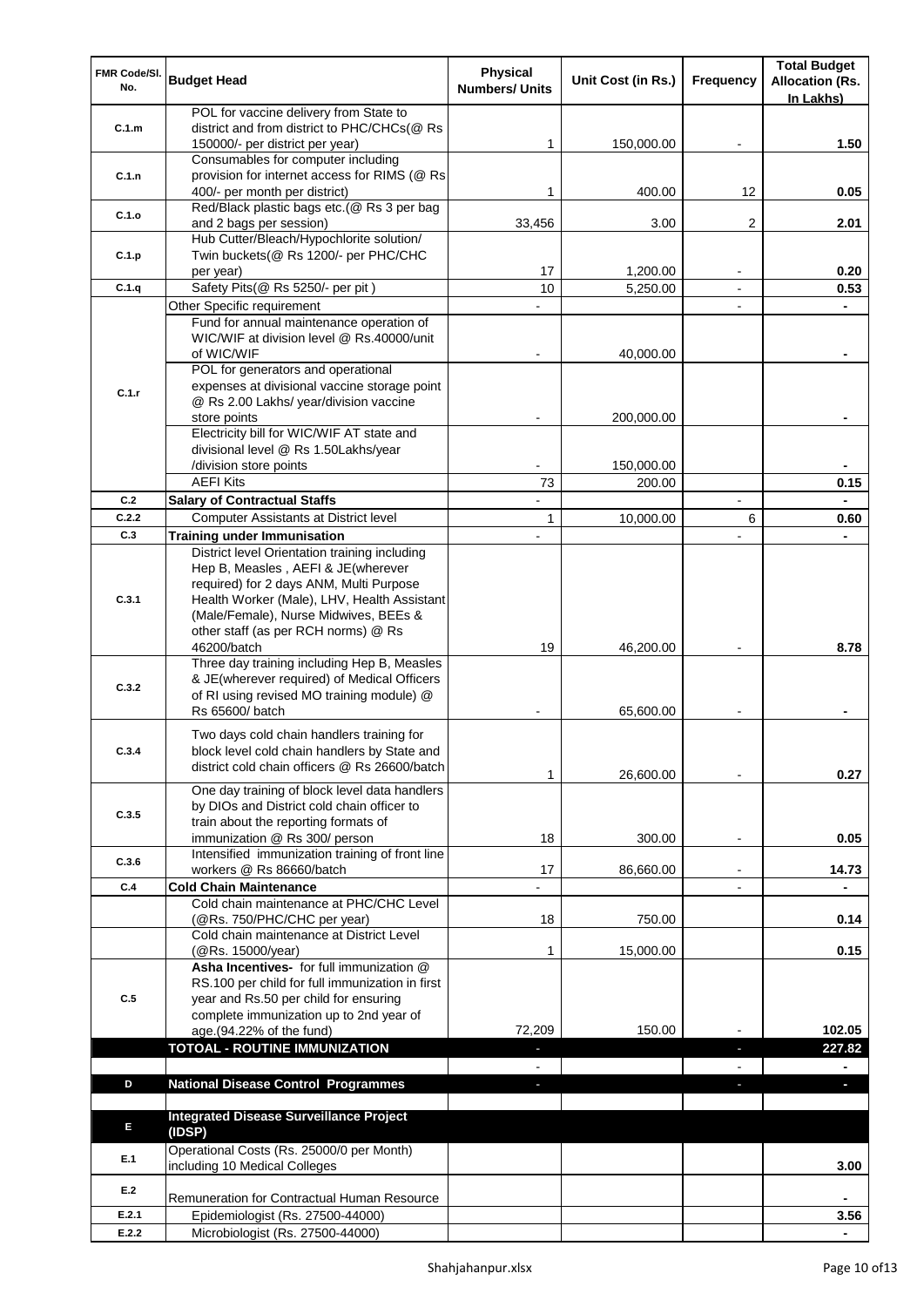| FMR Code/SI.<br>No. | <b>Budget Head</b>                                                                   | <b>Physical</b><br><b>Numbers/ Units</b> | Unit Cost (in Rs.) | Frequency | <b>Total Budget</b><br><b>Allocation (Rs.</b><br>In Lakhs) |
|---------------------|--------------------------------------------------------------------------------------|------------------------------------------|--------------------|-----------|------------------------------------------------------------|
| E.3.2               | Data Manager (Rs. 18000 per Mth)                                                     |                                          |                    |           | 2.16                                                       |
| E.3.3               | Data Entry Operator (Rs. 11000/mth)                                                  |                                          |                    |           | 0.99                                                       |
|                     | <b>Training</b>                                                                      |                                          |                    |           |                                                            |
|                     | Medical Officers (3 days) @ Rs 50000 /                                               |                                          |                    |           |                                                            |
| E.8                 | Batch, for one batch                                                                 |                                          |                    |           | ٠                                                          |
|                     | <b>Hospital Pharmacists/Nurses Training (1)</b>                                      |                                          |                    |           |                                                            |
|                     | day) @ Rs.38000 / Batch for 1 batch                                                  |                                          |                    |           |                                                            |
|                     | One Day Training of Medical College Doctors                                          |                                          |                    |           |                                                            |
| E.8                 | Costs on account of Newly Formed Districts                                           |                                          |                    |           |                                                            |
|                     | <b>TOTAL-IDSP</b>                                                                    |                                          |                    |           | 9.71                                                       |
|                     |                                                                                      |                                          |                    |           |                                                            |
| F                   | <b>National Vector Borne Disease Control</b>                                         |                                          |                    |           |                                                            |
|                     | <b>Programme (NVBDCP)</b>                                                            |                                          |                    |           |                                                            |
| F.1.1               | <b>Malaria</b>                                                                       |                                          |                    |           |                                                            |
| F.1.1.b             | <b>ASHA Incentives</b>                                                               |                                          |                    |           | 1.75                                                       |
| F.1.1.d             | Monitoring, Evaluation & Supervision &<br>Epidemic preparedness including mobility   |                                          |                    |           | 0.85                                                       |
| F.1.1.e             | IEC/BCC                                                                              |                                          |                    |           | 0.42                                                       |
| F.1.1.g             | <b>Training/Capacity Building</b>                                                    |                                          |                    |           |                                                            |
|                     | Sub Total - Malaria                                                                  |                                          |                    |           | 0.25<br>3.27                                               |
|                     |                                                                                      |                                          |                    |           |                                                            |
| F.1.2               | Dengue & Chikungunya                                                                 |                                          |                    |           |                                                            |
| F.1.2.a(iⅈ)         | Strengthening Surveillance for Apex Referral<br>Lab & Sentinel Surveillance Hospital |                                          |                    |           |                                                            |
| F.1.2.c             | Monitoring/Supervision and Rapid Response                                            |                                          |                    |           | 0.20                                                       |
| F.1.2.d             | <b>Epidemic Preparedness</b>                                                         |                                          |                    |           | 0.10                                                       |
| F.1.2.e             | Case Management                                                                      |                                          |                    |           | 0.10                                                       |
| F.1.2.f             | Vector Control And Environmental                                                     |                                          |                    |           |                                                            |
|                     | Management                                                                           |                                          |                    |           |                                                            |
| F.1.2.g             | IEC/ BCC for Social Mobilization                                                     |                                          |                    |           | 0.20                                                       |
| F.1.2.i             | Training/Workshop                                                                    |                                          |                    |           | 0.20                                                       |
|                     | Sub Total - Dengue & Chikungunya                                                     |                                          |                    |           | 0.80                                                       |
| F.1.3               | <b>AES/JE</b>                                                                        |                                          |                    |           |                                                            |
|                     | Strengthening of Sentinel sites which will                                           |                                          |                    |           |                                                            |
| F.1.3.a             | include Diagnostics and Case Management,                                             |                                          |                    |           |                                                            |
|                     | supply of kits by Gol<br>IEC / BCC Activities & printing material                    |                                          |                    |           |                                                            |
| F.1.3.b             | pertaining to JE / AES                                                               |                                          |                    |           |                                                            |
|                     | Capacity Building in case management of                                              |                                          |                    |           |                                                            |
| F.1.3.c             | Medical Officer and paramedical from                                                 |                                          |                    |           |                                                            |
|                     | PHC/CHC at district level.                                                           |                                          |                    |           |                                                            |
| F.1.3.d             | Monitoring and supervision                                                           |                                          |                    |           |                                                            |
| F.1.3.e             | Procurement of Insecticides (Technical                                               |                                          |                    |           |                                                            |
|                     | Malathion)                                                                           |                                          |                    |           |                                                            |
| F.1.3.f             | Thermal Fog Machine (Small) @ 0.85                                                   |                                          |                    |           |                                                            |
|                     | lac/machine                                                                          |                                          |                    |           |                                                            |
|                     | Operational cost for Malathion fogging (As                                           |                                          |                    |           |                                                            |
| F.1.3.g             | per Availability of 3 MT Technical Malathion<br>per district)                        |                                          |                    |           |                                                            |
|                     | Paediatric ICU Establishment and HR &                                                |                                          |                    |           |                                                            |
| $F.1.3.$ j          | operational cost for Paediatric ICU in                                               |                                          |                    |           |                                                            |
|                     | <b>Endemic Districts</b>                                                             |                                          |                    |           |                                                            |
|                     | ASHA Insentivization for sensitizing                                                 |                                          |                    |           |                                                            |
| F.1.3.k             | community                                                                            |                                          |                    |           |                                                            |
|                     | Sub Total - AES/JE                                                                   |                                          |                    |           |                                                            |
| F.1.4               | <b>Lymphatic Filariasis</b>                                                          |                                          |                    |           |                                                            |
|                     | State Task Force, STAC Meeting, printing                                             |                                          |                    |           |                                                            |
|                     | forms & register/ Mobility support, district                                         |                                          |                    |           |                                                            |
|                     | coordination meeting, sensitization of media                                         |                                          |                    |           |                                                            |
| F.1.4.a             | etc., Morbidity management, monitoring &                                             |                                          |                    |           |                                                            |
|                     | supervision and mobility support for Rapid                                           |                                          |                    |           |                                                            |
|                     | response including Line listing                                                      |                                          |                    |           | 2.90                                                       |
| F.1.4.b             | Micro Filaria Survey                                                                 |                                          |                    |           | 0.49                                                       |
|                     |                                                                                      |                                          |                    |           |                                                            |
| F.1.4.c             | Post MDA Assessment by medical colleges                                              |                                          |                    |           |                                                            |
|                     | (Govt,& Private)/ ICMR institutions                                                  |                                          |                    |           | 0.15                                                       |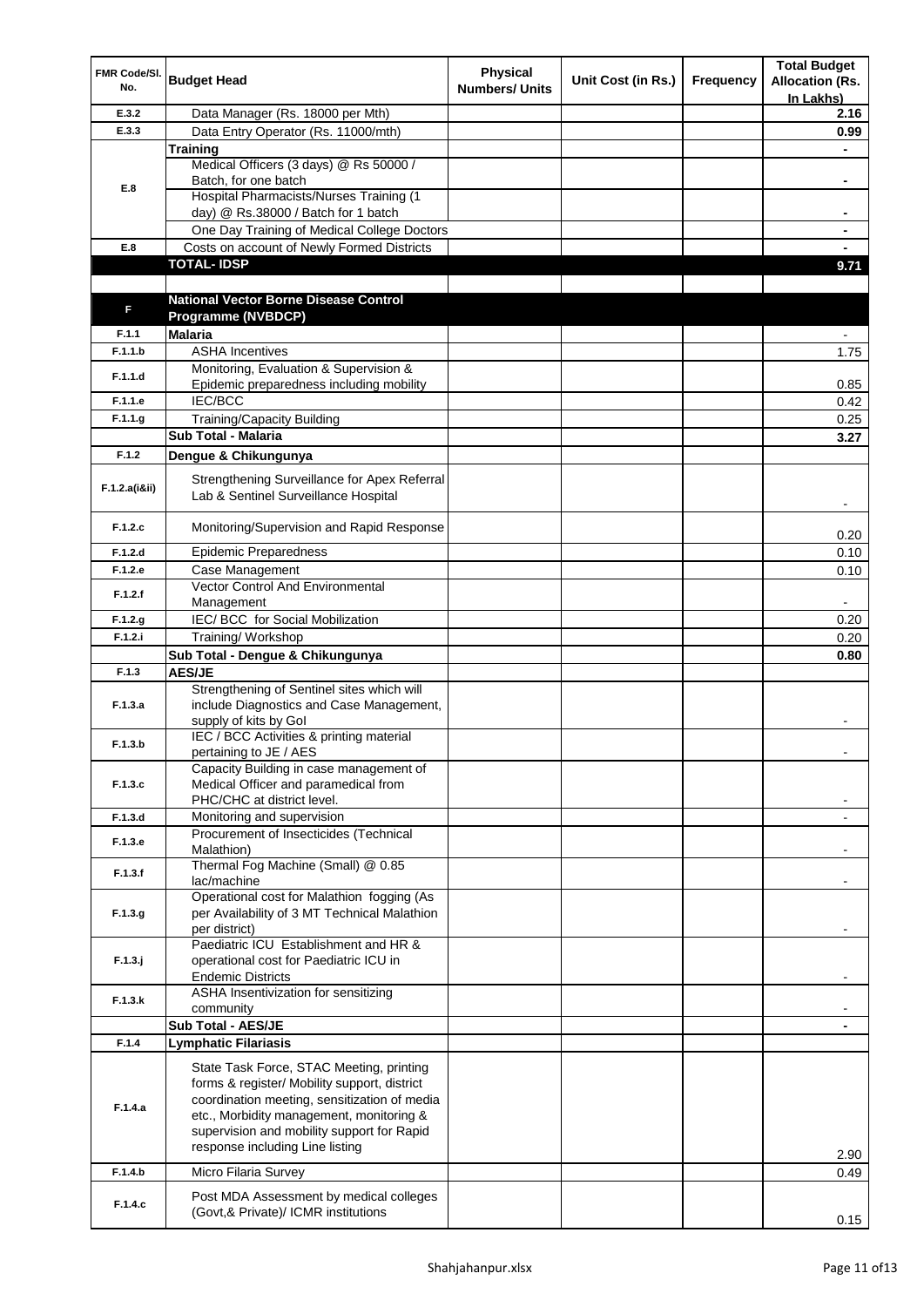| FMR Code/SI.<br>No. | <b>Budget Head</b>                                                                                              | <b>Physical</b><br><b>Numbers/ Units</b> | Unit Cost (in Rs.) | <b>Frequency</b> | <b>Total Budget</b><br><b>Allocation (Rs.</b><br>In Lakhs) |
|---------------------|-----------------------------------------------------------------------------------------------------------------|------------------------------------------|--------------------|------------------|------------------------------------------------------------|
| F.1.4.d             | Training / Sensitization of district level<br>officers on ELF & Drug Distributors /                             |                                          |                    |                  |                                                            |
| F.1.4.e             | Peripheral health workers<br>Specific IEC/ BCC at State, districts, PHC,<br>Sub Centre & village lable VHSC/GKs |                                          |                    |                  | 3.20                                                       |
| F.1.4.f             | Honorarium for Drug Distributors including<br>ASHA & Supervisors involve in MDA                                 |                                          |                    |                  | 1.20<br>6.40                                               |
| F.1.4.h.ii          | M.F.Survey in Non Endemic districts                                                                             |                                          |                    |                  |                                                            |
|                     | Sub Total - Lymphatic Filariasis                                                                                |                                          |                    |                  | 14.34                                                      |
| F.1.5               | Kalazar                                                                                                         |                                          |                    |                  |                                                            |
| F.1.5               | Case Search/ Camp Approach                                                                                      |                                          |                    |                  | $\blacksquare$                                             |
| F.1.5.a             | Spray Pumps & Accessories                                                                                       |                                          |                    |                  | -                                                          |
| F.1.5.b             | Operational Cost for Spray including Spray<br>Wages & Pending liability of spray wages                          |                                          |                    |                  |                                                            |
| F.1.5.c             | Mobility / P.O.L./ Supervision                                                                                  |                                          |                    |                  | $\overline{\phantom{0}}$                                   |
| F.1.5.d             | Monitoring & Evaluation                                                                                         |                                          |                    |                  |                                                            |
| F.1.5.e / F.1.5.f   | Training for Spraying /IEC/<br>BCC/Advocacy/Incentive to ASHA/Loss of<br>Wages                                  |                                          |                    |                  |                                                            |
|                     | Sub Total - Kalazar                                                                                             |                                          |                    |                  |                                                            |
|                     | Cash grant for Decentralized commodities for                                                                    |                                          |                    |                  |                                                            |
| F.6(a,b,c,k)        | Malaria + Filaria F.6<br>Drugs (Chloroquine, Primaquine 2.5/7.5mg)<br>and ACT                                   |                                          |                    |                  |                                                            |
| F.6.f               | D.E.C.                                                                                                          |                                          |                    |                  | 0.30<br>8.98                                               |
| F.6.h               | NS 1 antigen Kit<br>Dengue                                                                                      |                                          |                    |                  |                                                            |
|                     | Larvicidal (Temephos, Bti(AS)/Bti (wp)(for                                                                      |                                          |                    |                  |                                                            |
| F.6.i               | polluted and non polluted water)                                                                                |                                          |                    |                  | 0.90                                                       |
|                     | <b>Sub Total- Dec.Commodities</b>                                                                               |                                          |                    |                  | 10.18                                                      |
|                     | <b>TOTAL-NVBDCP</b>                                                                                             |                                          |                    |                  | 28.59                                                      |
|                     |                                                                                                                 |                                          |                    |                  |                                                            |
| G                   | <b>National Leprosy Eradication</b>                                                                             |                                          |                    |                  |                                                            |
|                     | Programme(NLEP)                                                                                                 |                                          |                    |                  |                                                            |
| G.1                 | <b>Case Detection and Management</b><br>Specific Plan for high endemic blocks of low                            |                                          |                    |                  |                                                            |
| G.1.1               | endemic districts                                                                                               |                                          |                    |                  |                                                            |
|                     | No. of High endemic blocks in Low endemic<br>Districts (ANCDR more than 10)                                     |                                          |                    |                  |                                                            |
|                     | House to House Visit by Search team                                                                             |                                          |                    |                  |                                                            |
|                     | Confrmaton of suspect                                                                                           |                                          |                    |                  |                                                            |
|                     | Intensive IEC Activity                                                                                          |                                          |                    |                  |                                                            |
| G.1.2               | <b>Services in Urban services</b>                                                                               |                                          |                    |                  |                                                            |
|                     | Urban Project 2 Mega cities, 2 medium City<br>2, 8 Medium City 1, 40 Townships                                  |                                          |                    |                  | 1.14                                                       |
| G.1.3               | <b>ASHA involvement</b>                                                                                         |                                          |                    |                  |                                                            |
|                     | <b>ASHA Sensitization</b>                                                                                       |                                          |                    |                  | 0.201                                                      |
|                     | <b>ASHA Incentive for Services</b>                                                                              |                                          |                    |                  | 0.200                                                      |
| G.1.4               | <b>Materials &amp; Supplies</b>                                                                                 |                                          |                    |                  |                                                            |
|                     | Supportive Drugs & Dressing materials<br>Laboratory reagents and equipments                                     |                                          |                    |                  | 0.40                                                       |
|                     | scalpels etc.                                                                                                   |                                          |                    |                  | 0.08                                                       |
|                     | Printing works                                                                                                  |                                          |                    |                  | 0.25                                                       |
| G.1.5               | <b>NGO Services</b>                                                                                             |                                          |                    |                  | ۰.                                                         |
| G.2                 | <b>DPMR</b>                                                                                                     |                                          |                    |                  |                                                            |
|                     | MCR Protective Footwear (12500 pairs)                                                                           |                                          |                    |                  | 0.56                                                       |
|                     | Aids Appliances, Self Care Kit items etc.                                                                       |                                          |                    |                  | 0.20                                                       |
|                     | Welfare allowance for RCS patients @ Rs<br>8000                                                                 |                                          |                    |                  |                                                            |
|                     | Reimbursement to institutions for RCS                                                                           |                                          |                    |                  |                                                            |
|                     | Screening cum Self Care Camp                                                                                    |                                          |                    |                  | 0.10                                                       |
| G.3                 | <b>IEC</b>                                                                                                      |                                          |                    |                  |                                                            |
|                     | Mass Media (TV, Radio, Press etc.)                                                                              |                                          |                    |                  | 0.39                                                       |
|                     | Outdoor Media (Posters, Banners, Kiosk,                                                                         |                                          |                    |                  |                                                            |
|                     | Hoardings, Display boards, Miking etc.)<br>Rural Media (Folk shows etc.)                                        |                                          |                    |                  | 0.23<br>0.40                                               |
|                     |                                                                                                                 |                                          |                    |                  |                                                            |